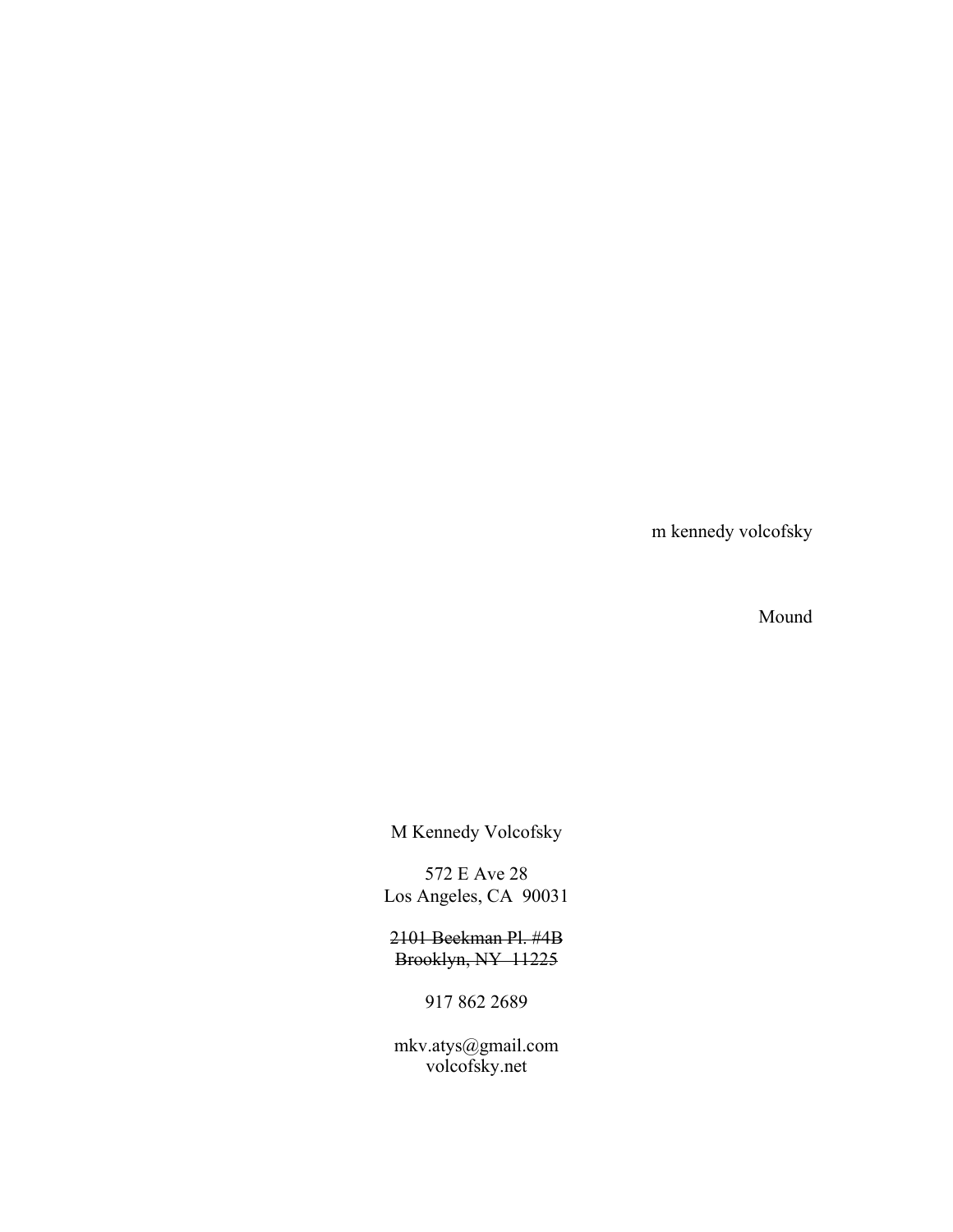*On earth*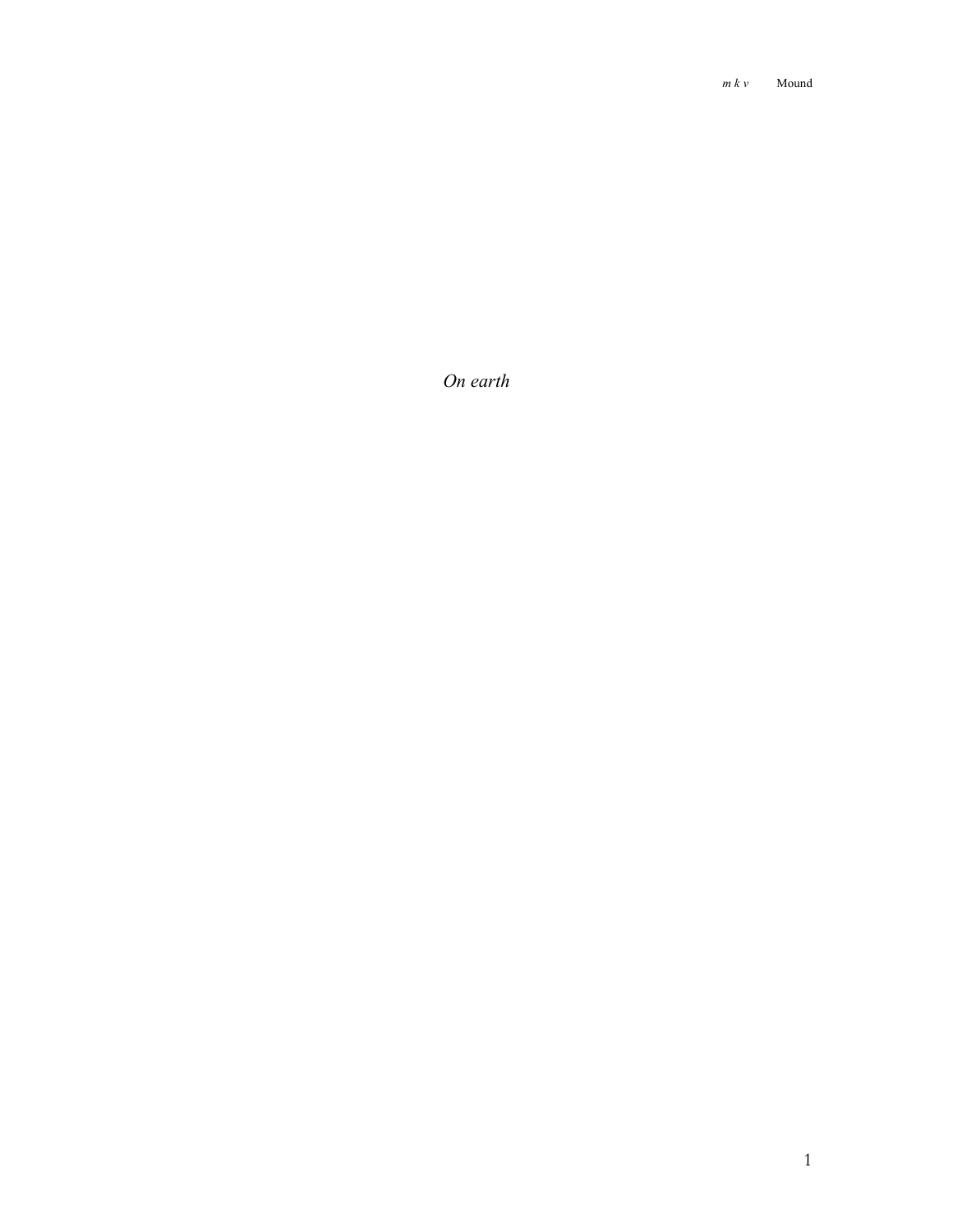*The Bodies*

The Dirteater Two Uniformed Men Two Uniformed Women Woman In The Torn Summer Dress

Cy El<br>Ray a family of men. Sammy Slo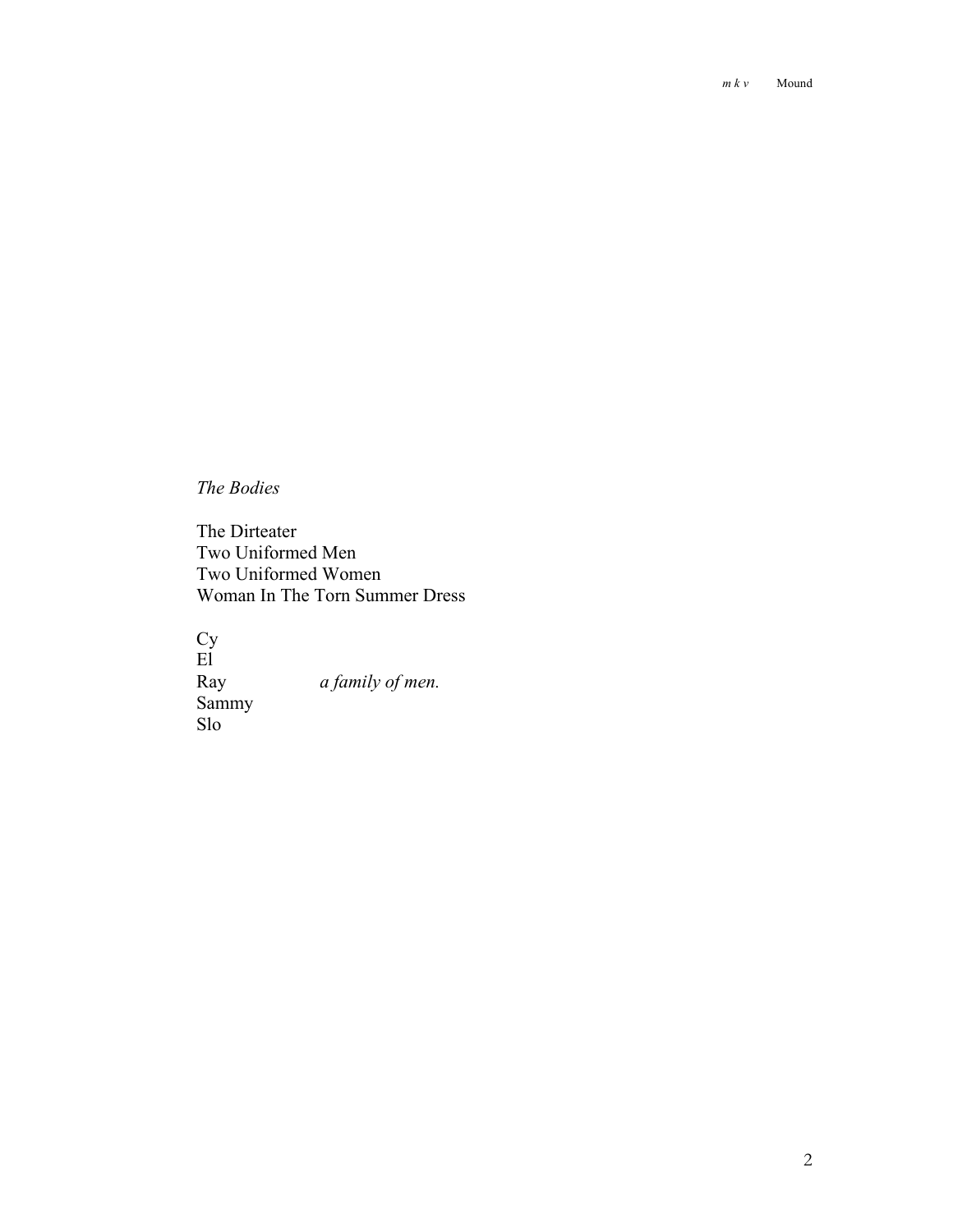*Grass covered stage. Two holes. One hole c.s.r., the Other Hole d.s.l. Next to (s.r.) the Other Hole a mound of dirt. A stick with a blank white strip of paper on it stuck in the top.*

## *Unlit darkness.*

*concentration.*

*At the foot of the mound a naked man, small and slight, sitting crosslegged. Earth dirty. He's eating the dirt. Handful by handful, with intense, slobbering* 

*O.s.r. a television, tuned to broadcast TV, is turned on. The TV light flickers onto the stage, the sound very audible. The TV is the sole light source. Plays.*

*Enter s.l. Two Men in green uniforms. They have facemasks on. The Dirteater sees their approach, gets up and attempts to flee. The Men catch him, hold him down, take the dirt out of his mouth with their hands. They beat him, punches and kicks. He bellows. He falls silent as the beating continues. They finish. One Man wears a mask over a mask. He takes the top one off and puts it on the Dirteater's face. The Men pick him up by hands and feet, and take him back to the mound, throw him down on it. On the way they dangle him playfully over the c.s. hole. The Two Men exit, s.l.*

*The Dirteater sits at the foot of the mound, and begins to try to eat the dirt, prevented by his dirteater's mask. He keeps trying.*

*The TV plays on. A while. The TV cuts out.*

*Darkness & silence and the Dirteater.*

*O.s.r. low light clicks on. Enter s.r. Two Women in green dress uniforms. Part of each uniform is a hat with a bare lightbulb attached above it. These head-bulbs are now the sole light source. They carry-drag on the body of a Woman.*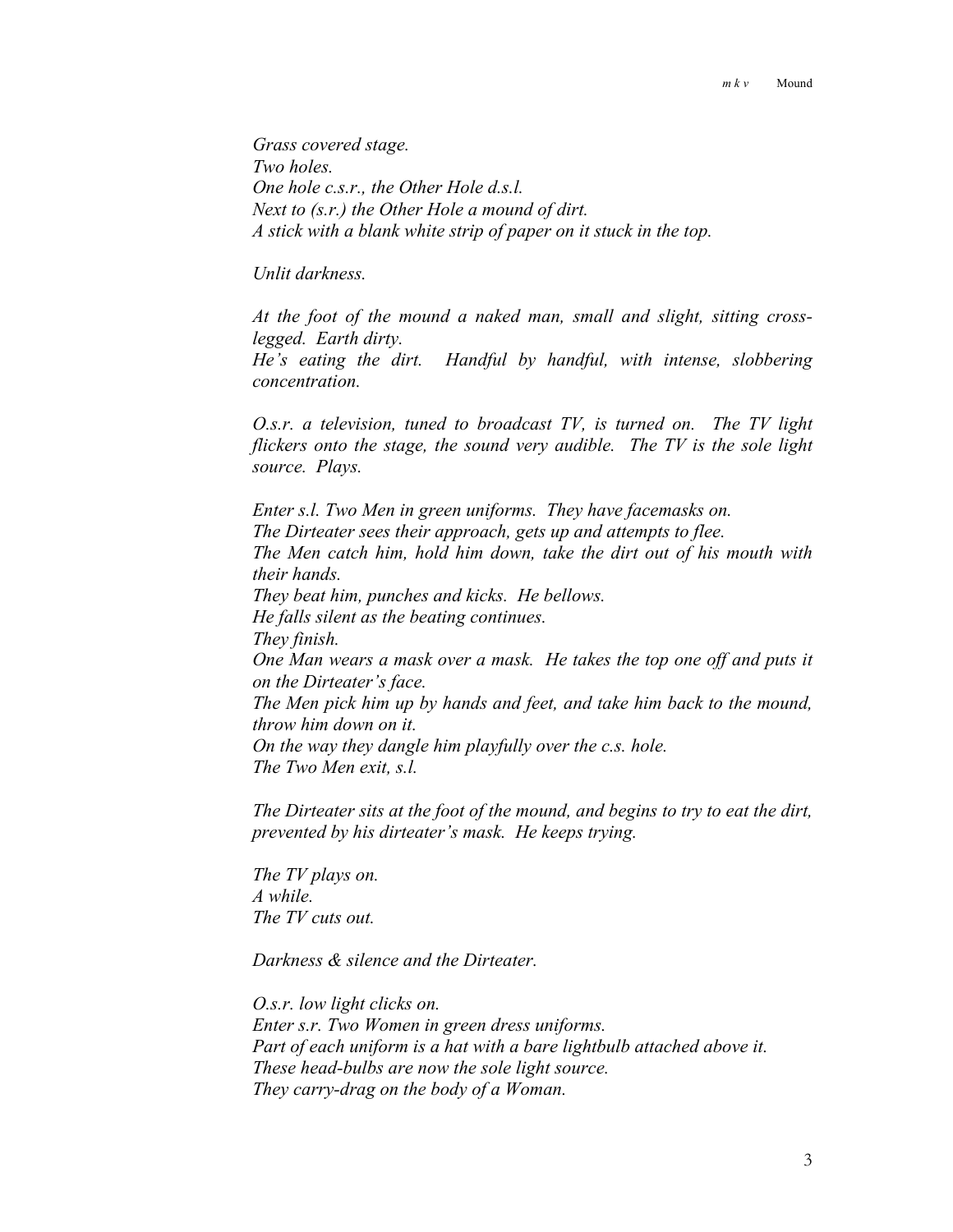*The body not young, not elderly. Smeared. A dirtied, Torn Summer Dress pushed up showing its exposed sex. Barefoot. Mouth open. Head dangling, long hair dragging on the ground. They carry it slowly and sloppily by an arm and a leg, and shove-throw it down into the c.s. hole. The Women exit, s.r.*

*Darkness & silence and the Dirteater.*

*Stadium lights thrown on with a lever sound of authority, mechanical enormity.*

*Enter s.l. 5 men in suits & ties & fedoras, with shovels. They range in age from early twenties to about seventy. They stand around, looking uneasily in the direction the women went off in, looking at the graves, looking at the Dirteater, looking at each other. They begin. Each taking a shovelful of dirt, walking it from the d.l. mound to the c.s. hole, and dumping it in. Turning around and repeating.*

*The Dirteater gets up and, all throughout, wanders the grass, a filthy naked grazing insect animal, both upright and on all fours, tearing up clumps, trying to eat.*

*Digging.*

#### SAMMY

I'm going in the car.

## EL

No, you've got to stay and help.

## SAMMY

I'm not. There's enough of you here.

EL

She needs your effort too.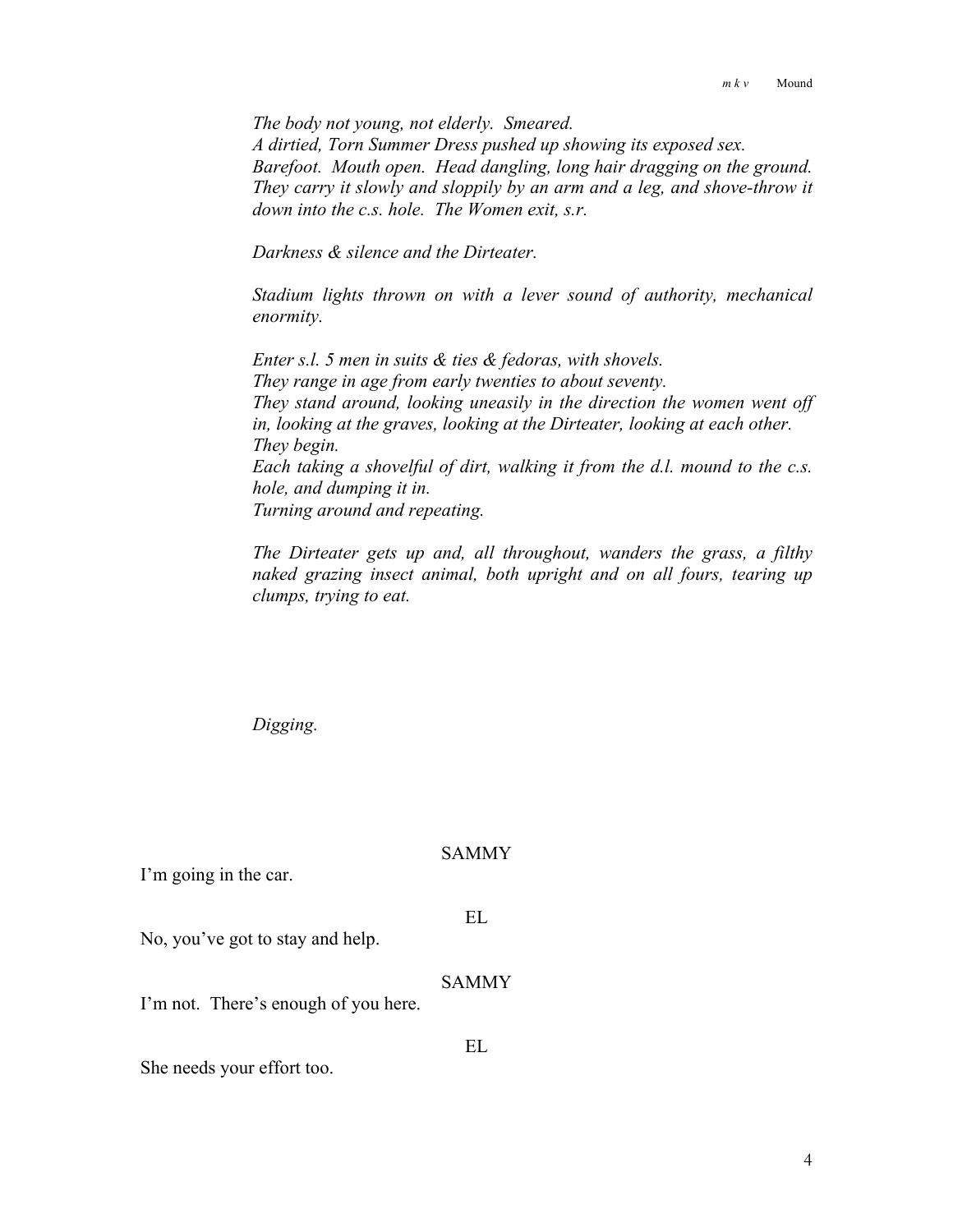## SAMMY

Since when?

EL

Since now. Since always. Since forever. You just never wanted.

### SAMMY

This? Now? What she wants from me? I'd a given her this long before. You? That hole is the only thing not buried here. And 'less you want need dig the wrong way I'm going in the car.

> SAMMY *impales his shovel in the ground, leaving it standing, and exits, s.l.*

*Digging.*

## RAY

Better off those guys don't do this. Standing around watching people die over the dead. What kind of a. Stand around the place and watch til it's over, and then just walk on in and start dumping the thing full. Like it wasn't what it was, like it was something with nothing in it, with just dirt, like it was dirt on dirt, in their green stupid suits. At least they could hide their faces someplace. You know. Stand off someplace, not be seeable.

#### EL

Maybe they could wear hoods. Black hoods.

RAY

EL

That would just be stupid. Medieval. What the fuck. You should go off with them.

Or with him, huh. Huh?

#### RAY

Yeah too. Him. With him. In the car. That's where they should wait. In their car. Their dumb green truck. Til it's all done. Til everyone's not here anymore. Then they should come out.

In their black hoods.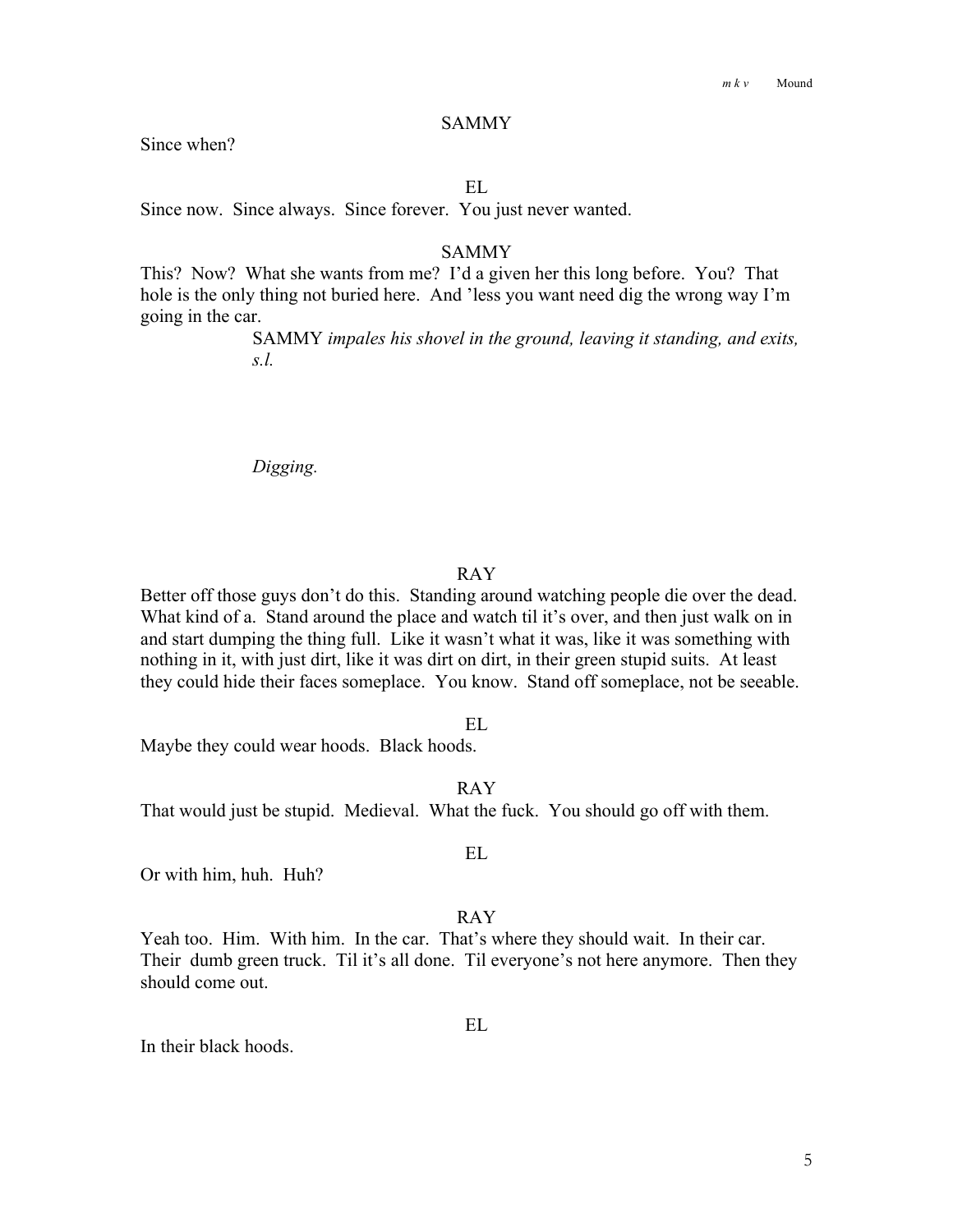6

## RAY

Shut up.

EL

I'm just filling in your sentence. Just filling it in, see.

## RAY

Just keep filling this in. Shovel some in your mouth.

## EL

They're just doing a job. They're gettin' paid. They're gettin' benefits. What're you getting? All of a sudden. All of a sudden the hard worker. The protector. The righter of all what's wrong. What's this? It's ugly, man. You see it? It's ugly. You've been waiting for this. That's what it seems like. You've been waiting for this, and now you've got what you've wanted.

## RAY

What I wanted.

EL What you wanted. This gig. Right here. The benefits. This.

## RAY

Just keep shoveling.

## EL

That's what I'm doing. But what are you doing? Ray? What are you doing? You're doing something different than all the rest us here. You're *doing* something, man. You're *doing* something. What the hell are you doing?

#### RAY

I'm doing. I'm *doing*. *I'm doing*. That's what. That's WHAT. I'm doing.

# CY

Ray him always want do shovel. Ray him always want know ground. Ray him can't wait make dirt face. Ray him hand just itch for now.

## RAY

Et tu shit fay. Den's zaaall Rayus.

#### EL

All you all the time Ray. As always as so.

## RAY

Yeah you know. You know always. You always know what's the real thing on.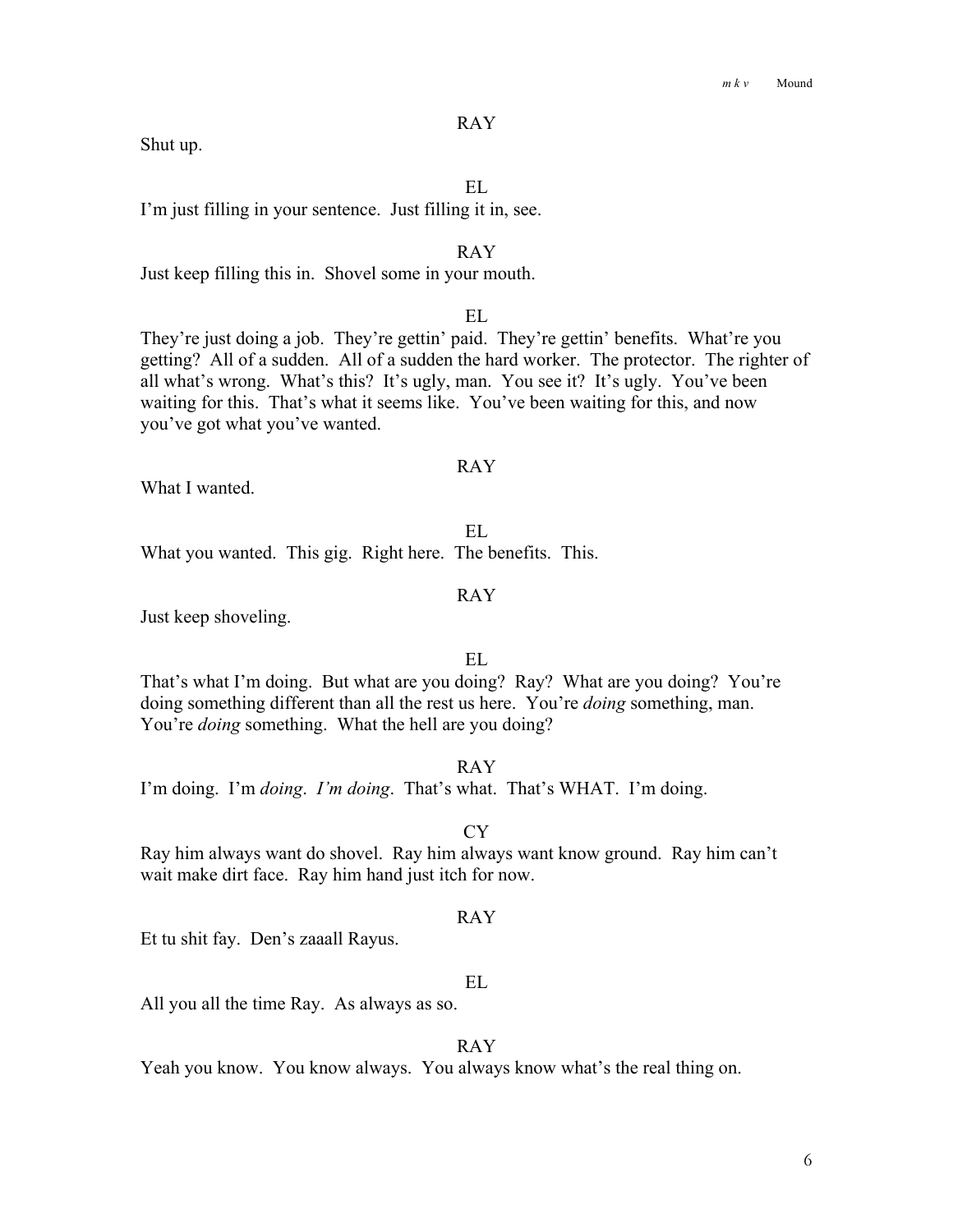7

## EL

Here I do. Because everyone sees Ray. It's not like you. So everyone can see.

#### RAY

And what should I do El? What should I do? Should I stop? Should I go in the car and smoke too? Should I? Should I go get banged up and listen to you guys cut down this hill? Should I El? I'm wanting this. This is exactly what I'm wanting. I didn't know. I didn't know. I swear. But this is what I want. What I'm doing. Here with all you. Should I not? Should I not? Should I El?

#### EL

What hole you stopping Ray? I think that's the simple question you beg by showing up and muscling in with us now. That's all. No need to answer. It's a question that is posed is all. You being here. Blistering yourself like never before. So it's a natural question. In this natural circimstance. A natural turn of thought. Nothing unnatural. You can see that Ray.

## CY

Personally I think this is all unnatural.

#### EL

Do you Cy?

### CY

I do. I think it's all a major turn for the worse in relation to what's natural. And I think the fact, the very fact, that Ray feels compelled to be here — You, Ray, who's never even swept a floor in your entire adult life, not that you've had any other kind — I think that he feels compelled to be here and do this signifies there's nothing very natural about any of this. Any of this at all.

#### SLO

One man's cunt is another man's mother.

# Which was she to you Slo?

#### SLO

EL

That's a kind of chicken and egg trick question isn't it El.

#### EL

Could be Slo, could be. If you've got threetoed yellow feet. And although I've not seen you barefoot, I suspect you still could answer. So which was she?

#### SLO

Forget I said it. Shouldn't of opened my mouth.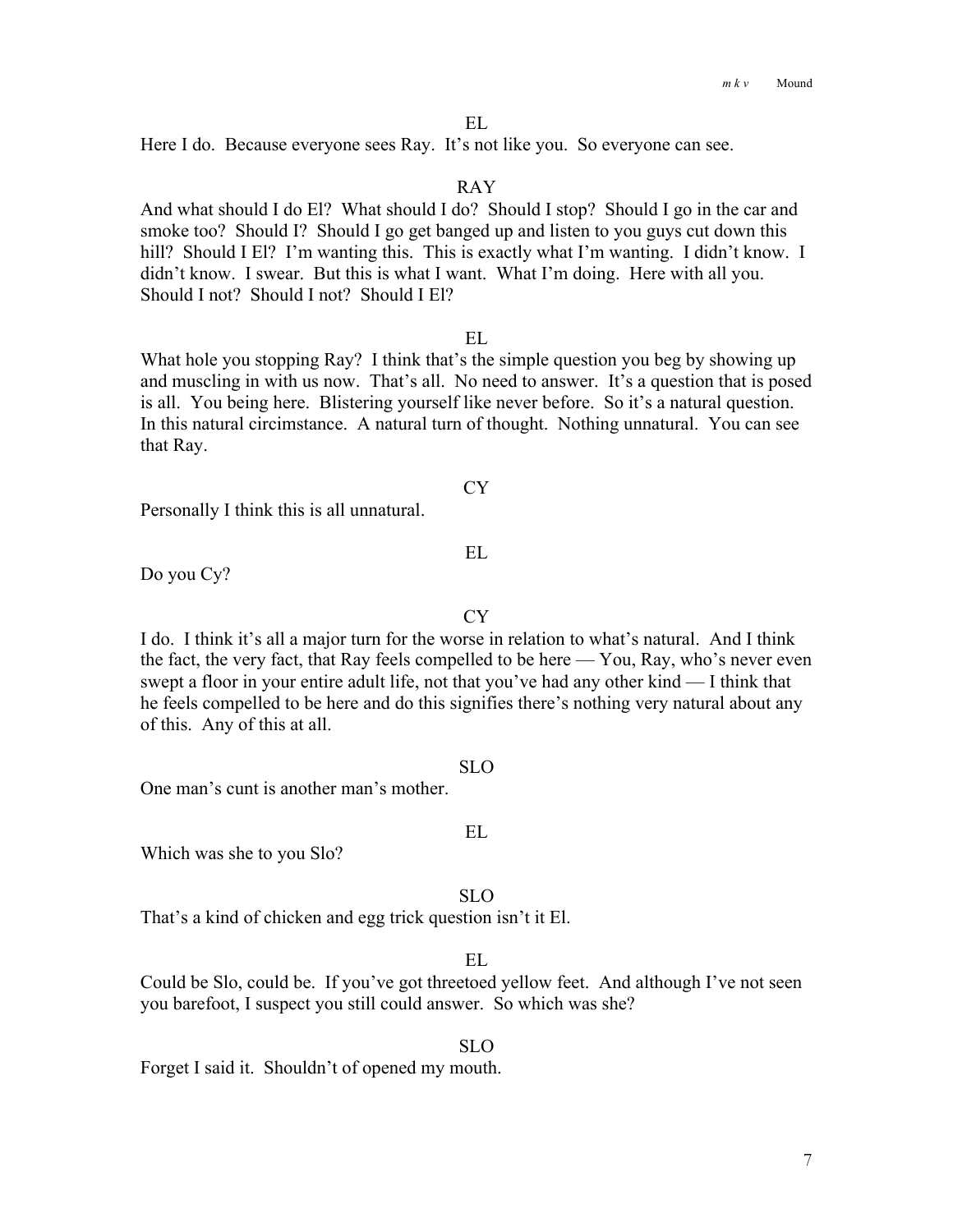EL Maybe she shouldn't have opened her cunt. Would've saved us both the hassle.

## SLO

Or maybe I should just shut yours.

EL That's right. 'Cause mine talks back. You don't like cunts that do that do you Slo.

> *Digging.* SAMMY *enters, s.l*.

## SAMMY

RAY

**SAMMY** 

She's in the car.

What?

She's in the car.

She's in the box Sammy.

## SAMMY

EL

She's in the car.

EL We put her in the box and then we put the box in the ground.

## SAMMY

She's in the car. Sitting behind the driver's seat.

CY I knew something like this was going to happen.

You knew Cy? You KNEW?

#### CY

EL

I knew it E. I knew it.

EL Sammy. Just help us out here. You shouldn't have gone off alone.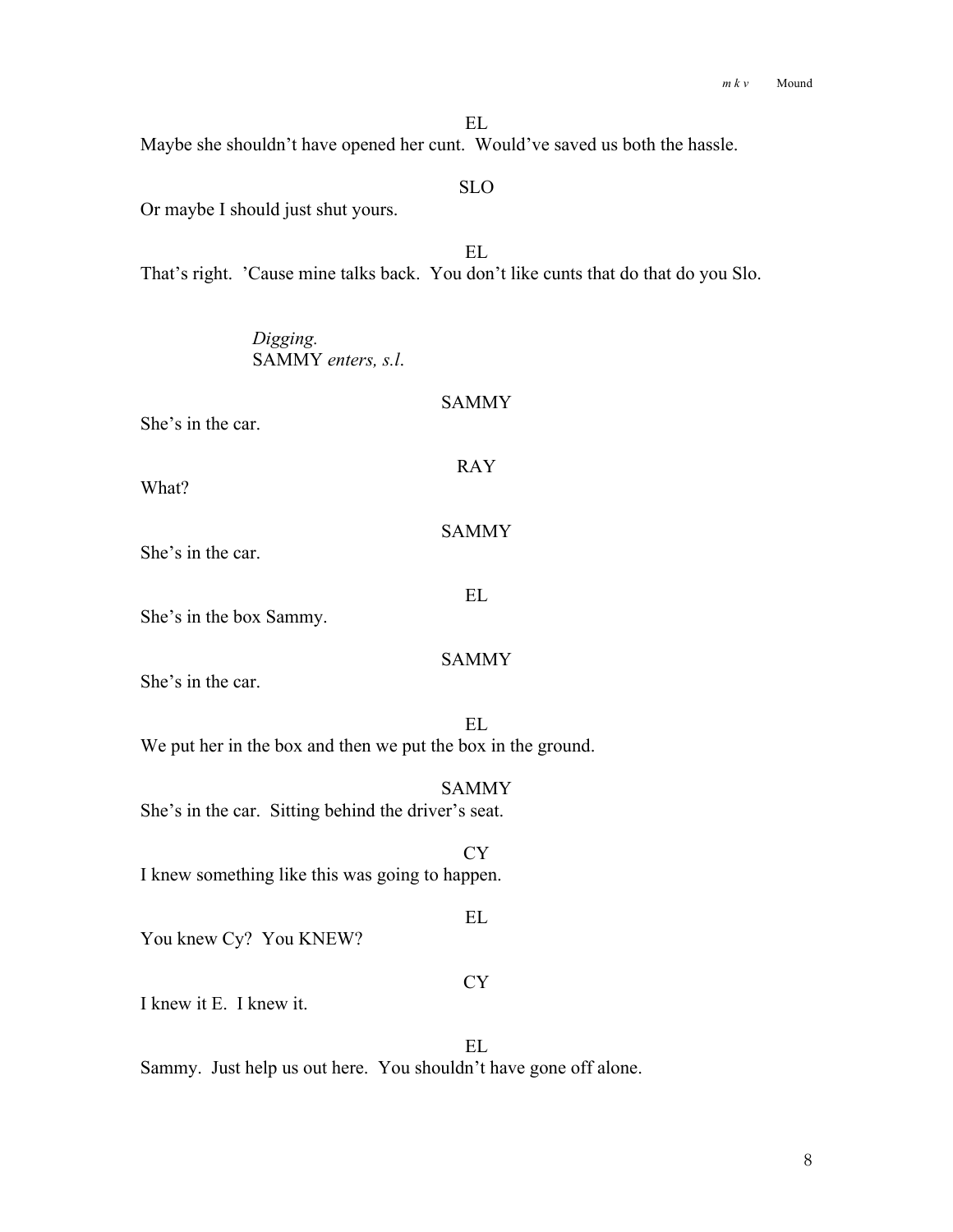#### SAMMY

No. I should have. Or we wouldn't have known. But she's not in there. She's in the car. And she wants us all to quit and go home. Since she's not even in the hole.

EL

She's in the hole. She's in the box. Not the car. The box. *This* box.

## SAMMY

None of you want to come? You're all gonna stay here and do useless work. Meaningless. It's all meaningless work now, you get that? When no one's down there it's pointless. Right?

EL

Sammy. Just have a seat here, right on the dirt here. Smoke. Stay. Relax man.

#### SAMMY

The box is *empty*. She's in the car. And when the box is empty, so's the hole. And so's the dirt. Empty dirt. Just dirt now. See? Just a hole. A *hole*. But you're all gonna stay and continue, like nothing has changed. I can see that. Like nothing's happened. Alright. Aright. But she wants to go for a drive. Since we're out here, already. And, apparently, since I'm the only one available to go to the car at the present time, I'm gonna be the one who does the driving. So you guys have fun here with your tools. I'm taking her for a drive, probably to the water, and then I'll be taking her home. We'll see you there.

*Turns, begins to exit. Turns around.*  And oh yeah. She says get rid of the dairy. The shiva will have to be postponed, indefinitely. *Turns, begins to exit. Turns around.*

And she wants meat tonight. You hear? Meat. *Turns, begins to exit. Turns around.* And Kolinsky's doesn't expect the shovels until Monday. *Exits s.l.*

CY

And I bought this suit with vacation money.

EL

SHE'S IN THE BOX CY.

## CY

Then where the fuck is Sammy going?

EL

Wherever he's going he's going alone. Alright? Alone.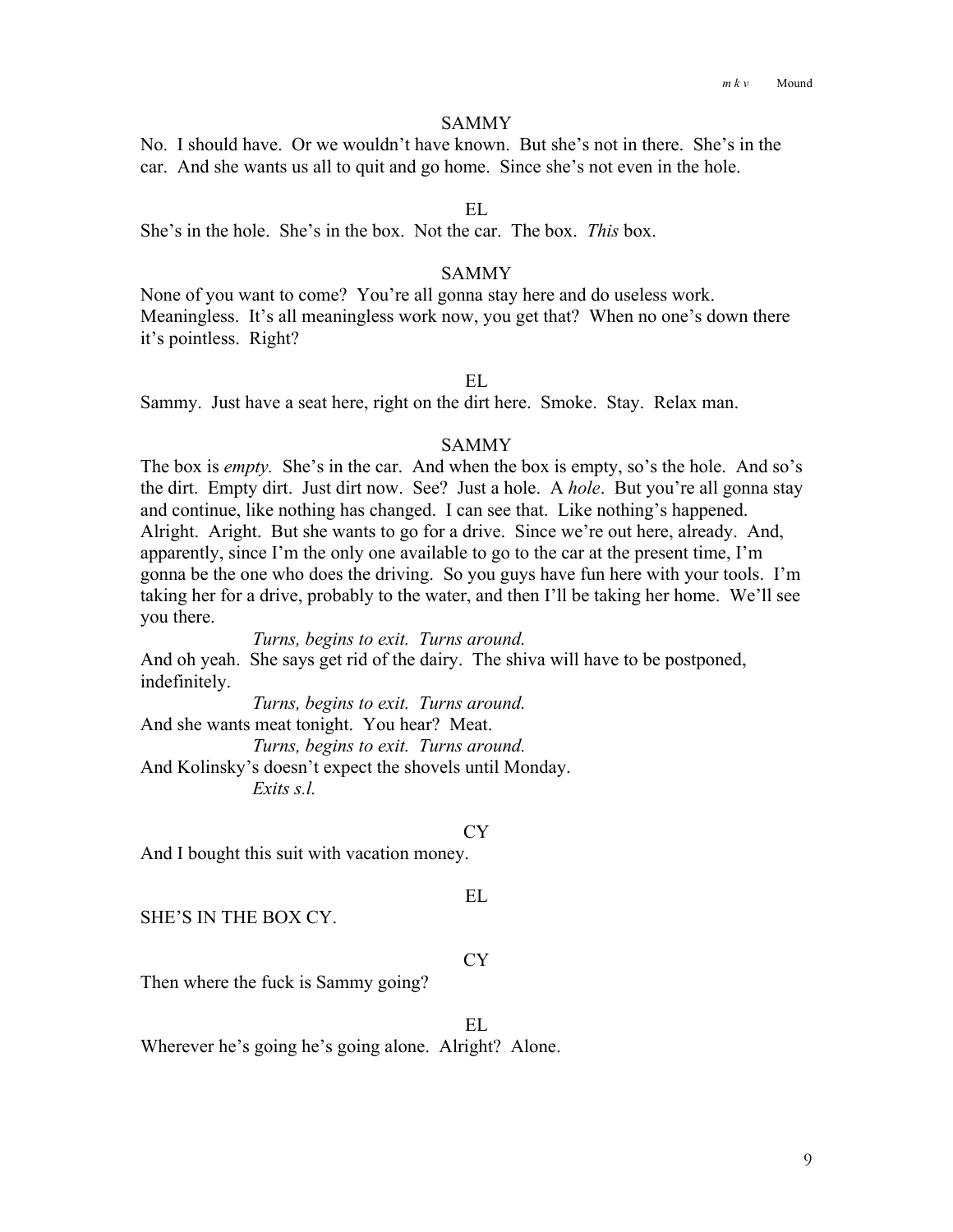## *Digging.*

#### SLO

I've always liked dirt. Yes I've always liked the dirt. Smelling it. Wet. Squeezing it up. Rubbing down with it. Cool. The smell the most though. If you could smell ache that would be what it smells like. Dirt aches, when you smell it. A good endless ache. If it's good dirt, like out here, like this stuff from down there. Not what's in cities. Even city parks. Not the same. Not at all. There's no ache in city ground. There's no deepness to it, it don't really come up from anywhere, just sits on things and hangs on for dear life. Not like out here. This stuff has no underside, no bottom. Goes on and on and on forever. That's the ache in it. Because it doesn't end, and look. We do. Anything that's just hanging on. I don't want much part of. Did you ever put your dick in the ground? Stick it in dirt? You've got to let out a sigh, a big deep sigh once you get it in there. Something happens. It's a relief. If you're cold it's warm if you're hot it's cool. Maybe like sucking a tit when you're a baby. Just hit's that spot, a spot that can't be reached any other way. Motherfucking earth is right. Greater cunt not be found. Best. All of it. All of this.

#### EL

What all of this I don't get Slo is why the fuck you are here. Which is I think why no one responds to you. Why are you here? Your phony accents. What are you doing here?

#### SLO

Why shouldn't I be here El? You own the bitch now too?

#### EL

I own the bitch? That's what I mean Slo. Own the bitch. You don't give a fuck and you never did.

#### SLO

She did though. That ever crossed that inch wide stream of yours? She gave a fuck. And I knew it. And she knew I knew it. And I'm here.

Yeah you're here.

#### RAY

EL

I shouldn't be here and now Slo? You want be here all alone, El? That it? Only you got the ticket here today? Somehow you're the only one's been invited? She dies and you're the only one knows? You and her, that's all that's in the end, a? You little prick. You and her, just like you always wanted.

EL

You're sweating, Ray.

#### 10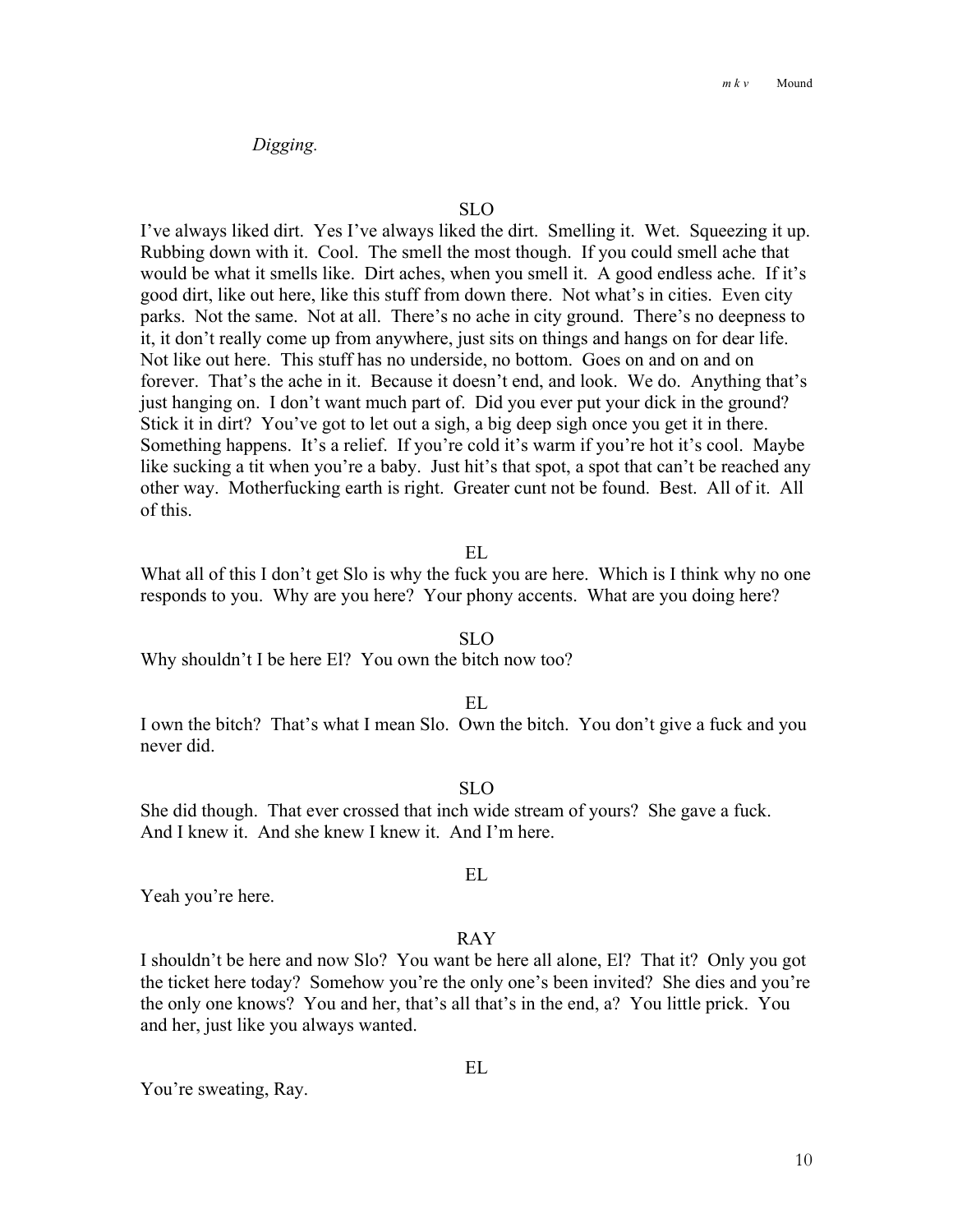11

#### RAY

It's what are *you* doing here El. That's what it is. It's what are *you*.

"It's what are yeeeewww."

SLO The way you thought you were the light of her life, El. She thought it was just sad. Just sad, if you want to know. You were shining down on a empty room, El. Those were her words, not mine. 'That bright light of his is illuminating a tiny room, and no one's in it.' Her words to me, El. While we banged.

No one says illuminated while they bang. God.

No you're right, Cy. I'm paraphrasing.

- No. She was the type to say illuminating while she was fucking. She was.
- CY She said it with you Ray? RAY Not exactly. CY Not exactly?

No. She did once say 'magnificent glow' when we fucked, once. 'I feel a magnificent glow emanating from us,' is what she said.

RAY

SLO

CY

SLO

Emanating?

Emanating? Well if she said emanating then illuminating wouldn't be surprising at all.

Except that I was paraphrasing and never heard her say it.

# EL

CY

SLO

RAY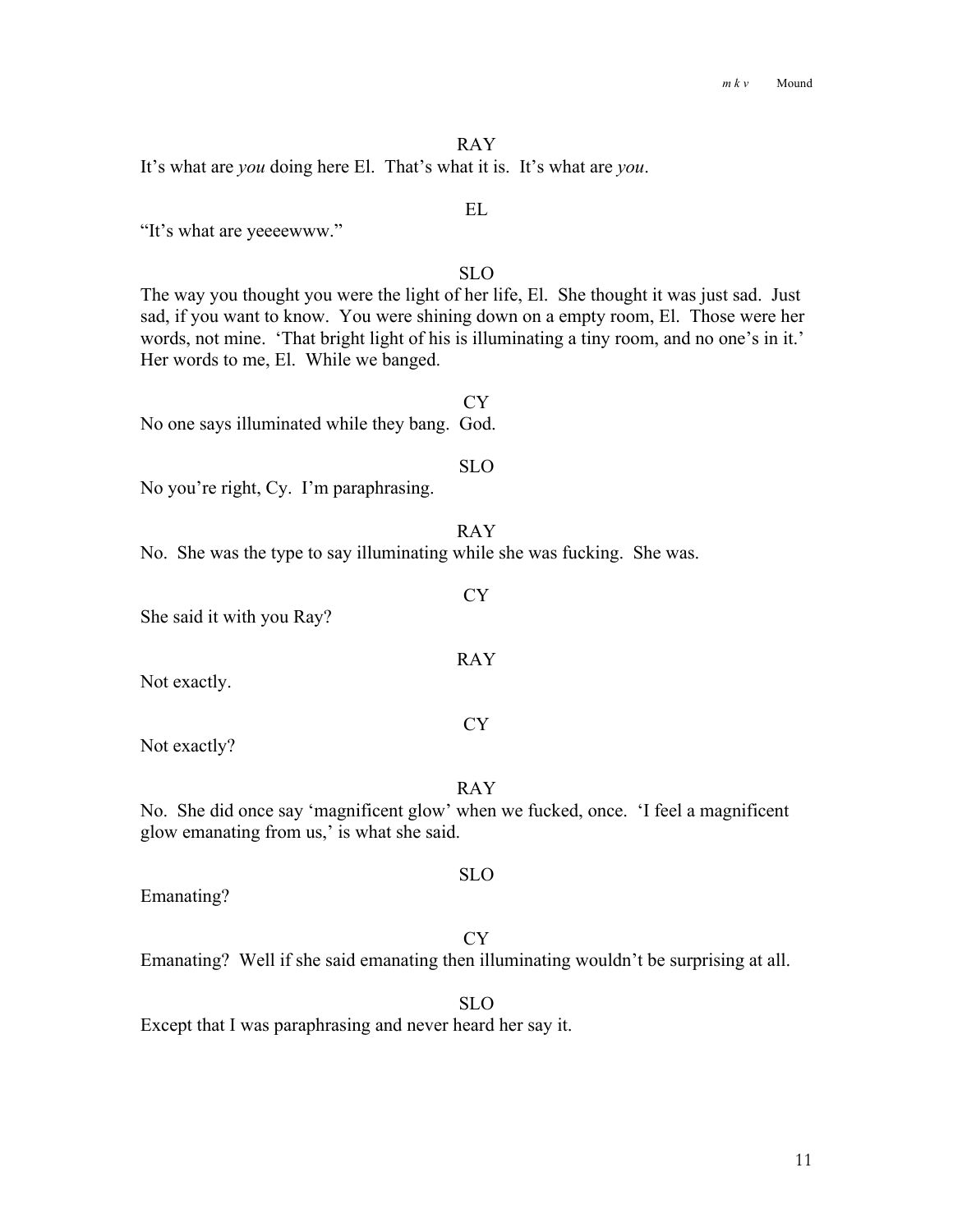EL

I don't imagine you listen better fucking than you do any other time, Slo. Which is to say not at all. Except maybe when you've got your dick in the mud. I'm sure it's to the music of the spheres you're listening in on then.

# SLO

That tiny, tiny room. That's what always made your light seem so bright.

EL

At least when I fucked her I listened, Slo. I fucked her and I LISTENED.

SLO

We did too. We all did. And we heard you cry, El. Like a baby.

*Digging.*

EL Last time this happened you weren't even here Slo. Huh?

#### CY

Last time El?

## EL

Last time Cy. When she was s'posedly going. The great listener here never showed at all. Remember?

## $CY$

That seems like a long time ago, El. So long it's not even the same people. In that sense none of us here were even here, then. So I'm not sure what it matters.

EL

No Cy you wouldn't be. You never will be either. But Slo knows. Knows what it matters and what it doesn't.

And why won't I ever?

### RAY

CY

El's shitmouth's waggin' Cy. Don't mind it.

## EL

You shut the fuck up Ray. You know shitmouth right well. Your whole body's one big smile since you got here. Sickening to watch and know. Like you got her bones replaced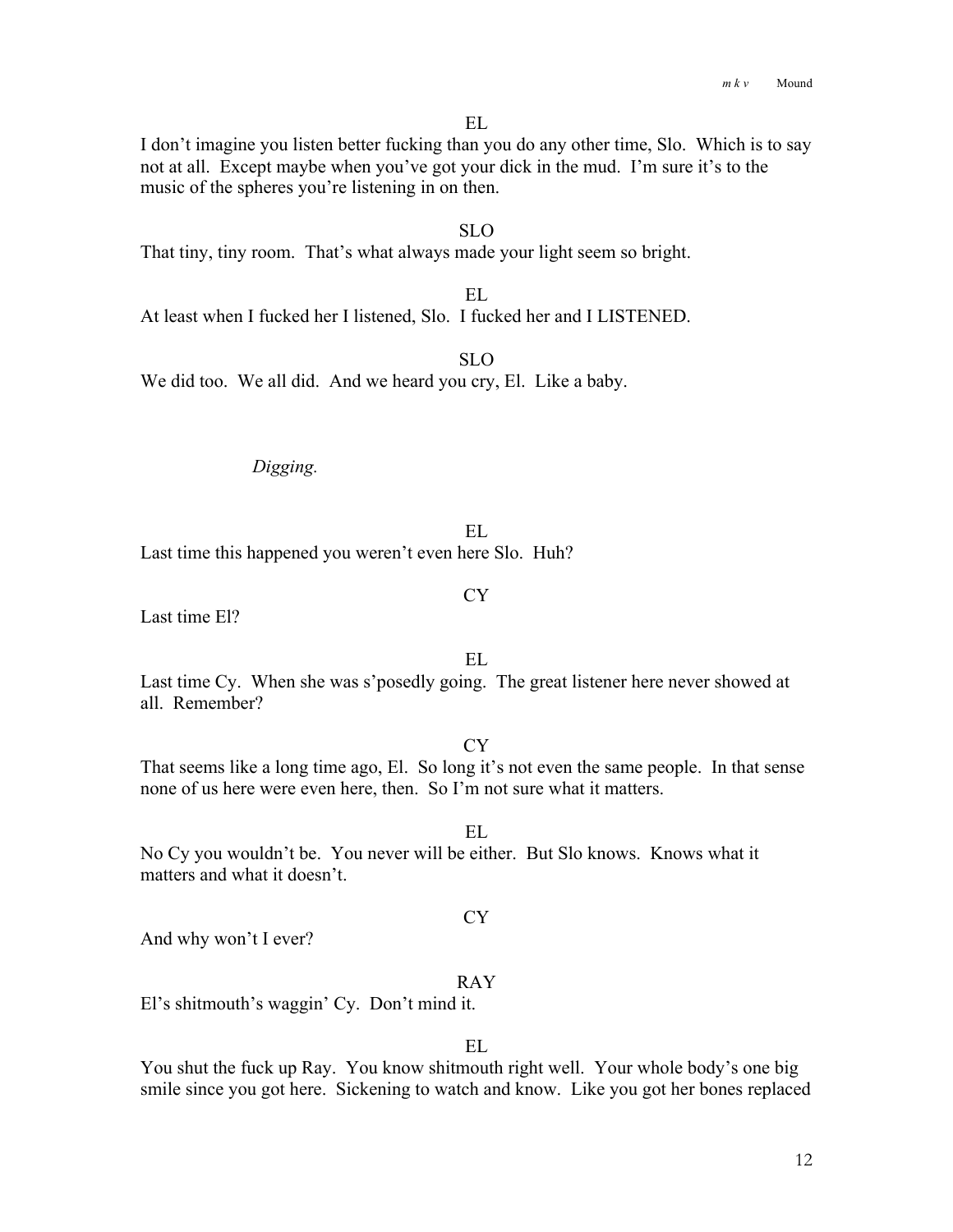#### EL (*cont*)

your foul teeth already. Smiling dead her. Just keep moving the ground. Be here because why you are, and don't add anything uglier than that g force face of yours.

## RAY

I've got the blisters to prove.

EL

You do. I know. You do. Your money. See your reflection in that shovel's face.

## RAY

You're not making me ashamed.

EL

No. Mud's just dirt been cried on. I ain't changin' nothin'.

## CY

Why won't I ever El? Why don't you tell me?

## EL

Cy. What is it you want to know? Why it matters that Slo here wasn't here the last time she decided —or didn't decide, maybe— she just was going? Well it couldn't really matter to you since, really, you were too young. That's why you think we all were a different bunch then. And for you, you know, you're probably right. It may have well been a different bunch. You weren't fucking her then, yet. Cunt wasn't part of what you knew, yet, then. You are last, Cy. And so a great part of the world will always be hearsay to you. Theory. A great part of the world won't even change for you when all of us are boxed. We are all kinda boxed up already for you. But Slo should have been there. She is his wife, to us. To you too. All of us. But he cut down all attempts made to him. He made silence of all our calls. He risked not a word. He cunted us right in our face. Like he's done today, by showing up.

#### CY

What makes you think I can't understand that?

#### EL

What makes you think understanding it means you KNOW?

#### CY

E. Experience happens in the mind, too. Two thoughts crossing each other out can change a man too. Doesn't always have to happen from the world outside, El. The world outside's got its glove in your head all the time anyways. We're here coverin' her up with it to end it. The world outside never goes away, E.

#### EL

What's that then if it never goes away? Huh? What's that?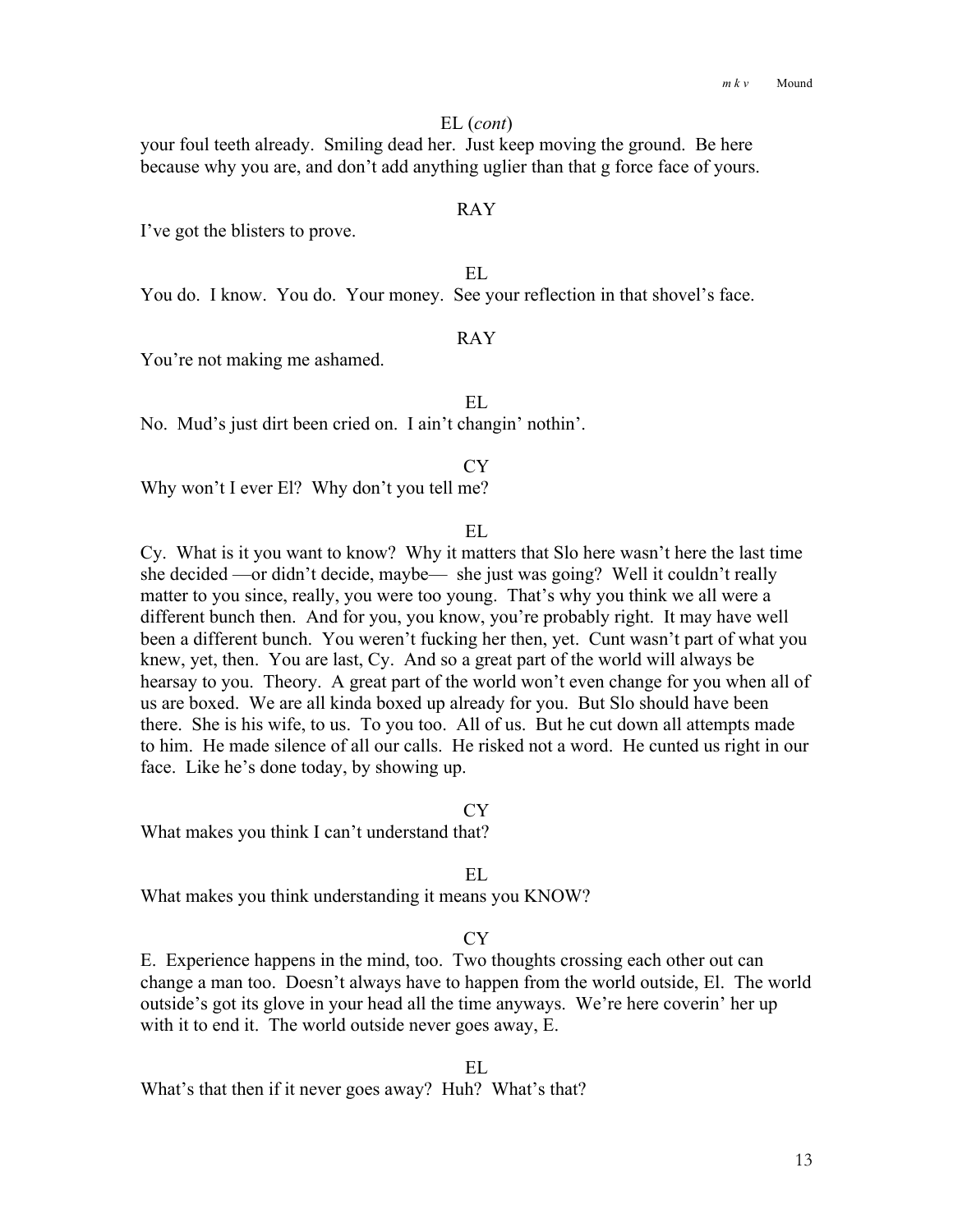#### $m k v$  Mound

## **CY**

I think Sammy's riding her to the water El. I still think she's in the back seat with Sammy. I think we should go home and we'll find the both them there. I do.

# EL

# THEN WHY ARE YOU SHOVELING?

**CY** 

's got to be done regardless.

# *Digging.*

## SLO

El's one story house. Just like the one we're here building. One story. Can't tell any other to him. One for all.

| You'll make my mind the culprit here Slo?      | EL         |  |
|------------------------------------------------|------------|--|
| For what?                                      | SLO        |  |
| For you?                                       | EL         |  |
| For my what?                                   | <b>SLO</b> |  |
| For your  being.                               | EL         |  |
| Being?                                         | <b>SLO</b> |  |
|                                                | EL         |  |
| Yes. For your being at all.                    | <b>SLO</b> |  |
| My being made your being here at all possible. |            |  |

EL And you think that entitles you to something? That itself?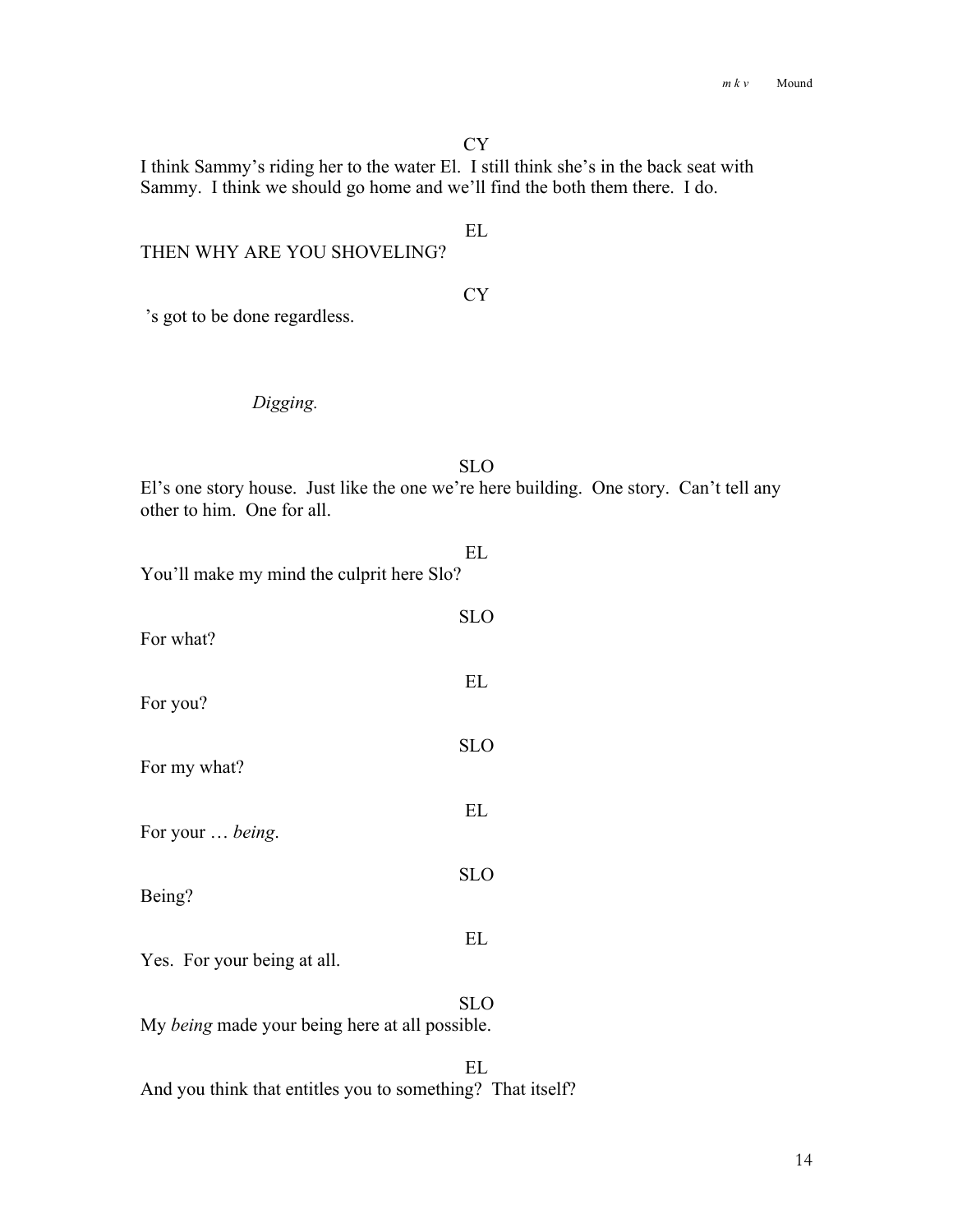EL

Well what should it deny me of?

THIS.

## *Digging.*

SLO

You know, the first time around, with her going, even though El believes otherwise, I was present. Not here, at the grounds. But I wasn't so far away as he says. I had the chance to recline, in her box, before they brought it here. The first time. It was lined with white satin, and it was very padded, very soft. It was narrow on my shoulders, but would have been fine for her. Had a smell of glue and driftwood, a kind of soursalty burned smell. Douglas wouldn't close the lid on me. Said it was professional ethics. Which were already being distressed by my reclining in someone else's box. I wish I could have fucked her in it. She would have liked that. I would have. I lied in there and watched the sun set between the lid and the body, through that crack, very orange, coming through the mortuary house window. Very calming. Til Douglas wanted to close. And then I left. But I was here, see. Just not *here.*

| Here here.                                  | EL.        |
|---------------------------------------------|------------|
| Where were you Slo?                         | <b>CY</b>  |
| $Cy$ ?                                      | <b>SLO</b> |
| Where were you then, when you weren't here? | <b>CY</b>  |
|                                             | EI.        |

Who owns the bitch now, Slo? Who's own? Whose a crying fucker?

SLO

EL

After I left the mortuary I went to walking. It got dark and I felt it. You know. I felt what was going on. She was dead.

You're a good man.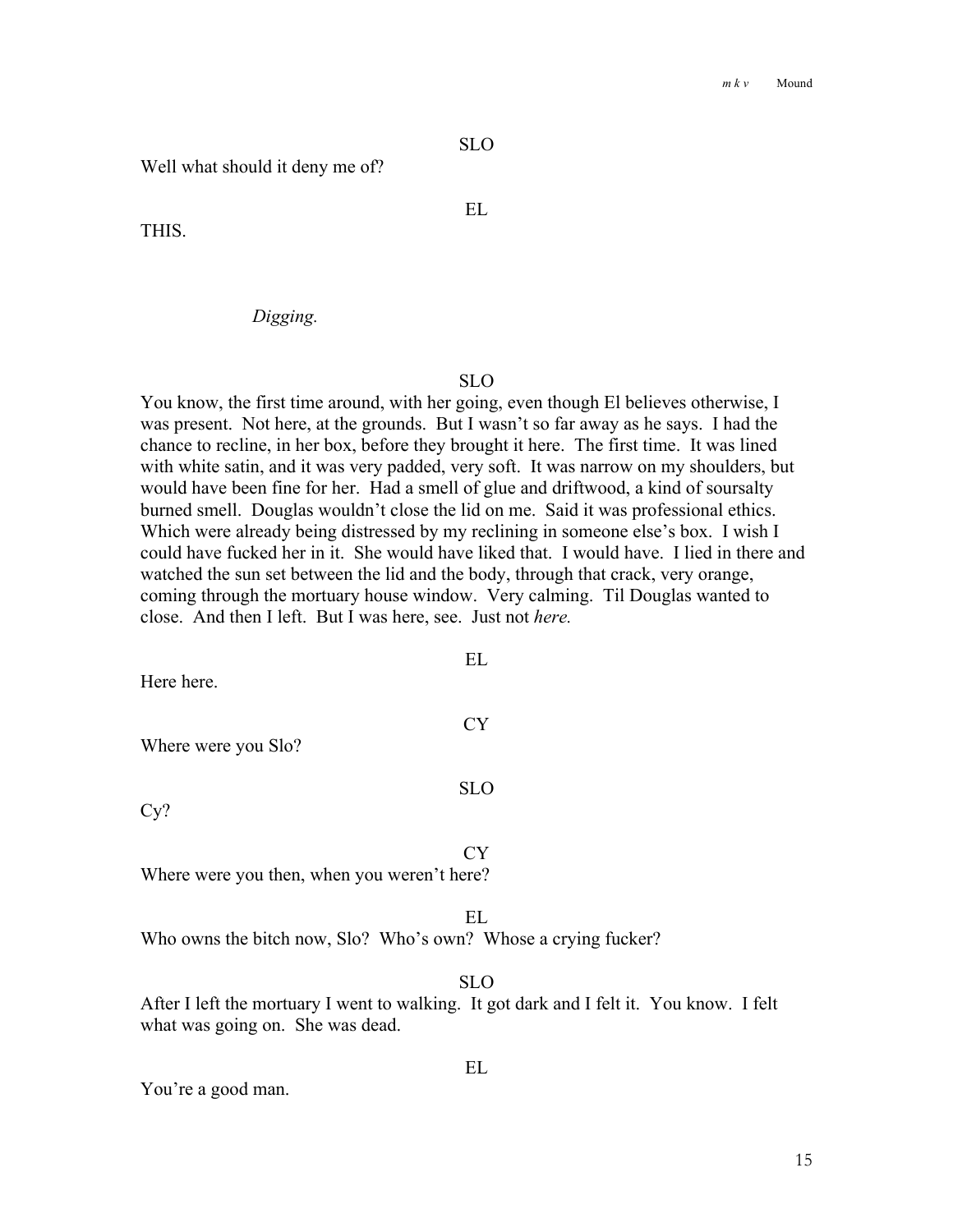16

SLO

I decided to go to the Sand Bar, for a couple. I had one, and was working on another. And then this whore came in soaking wet, half her hair burned off. She looked like she died in a shipwreck. A sea corpse. Eyemakeup blackening both eyes. Hair burned and coming out in wet fists. Hands blistered and singed. Seaweed still wrapped on her legs. High heels leaking. And smelling like burnt feathers in a pan of rotten fish. Said she was giving a customer lipservice down on the boardwalk and he torched her hair with a lighter. She had to jump to douse the flames. Her money was soaked so I bought her a couple.

What a fine man, is he?

SLO

EL

She couldn't have been yet twenty. Right beautiful. Big wide bloodshot yellowgreen eyes. Tiny breasts. Legs up to her tits. Very frightened from her first experience of homicidal sexuality. I pointed out to her, while she began working on me, that the penises of the presidents were hidden on our money. That nothing below the belt was ever shown. That what was below the belt was actually the bill itself. That this was the crutch of our then still hobbled economy. Not that it mattered to her. But. Mmm. She was masterful with her tongue. She couldn't use her hands.

## RAY

Slo.

Keep digging Rayus.

## SLO

After she finished off me, Willie, Neil and Two-Hit we went to look for this bastard. We walked the whole boardwalk until morning, with her head soaked in honey and sperm and wrapped with a bar towel. We cut an arm off the aloe plant on the windowsill by the entryway there — it's still there, you know, that amputated spot — and she rubbed that to her hands as we walked. By the time morning came we had to leave what for the flies and bees chasing her. Never finding the arsonist. So I accompanied her back to her room and stayed with her for another day. Taking care of her was more important than showing up here for a dead woman.

Yes yes.

# SLO

EL

And by then the thing here would have been done so I left and eventually went home. And it turned out our cunt here decided it wasn't even her time yet. She left me a message I got it when I got home. 'You think your life's more important than my death?

EL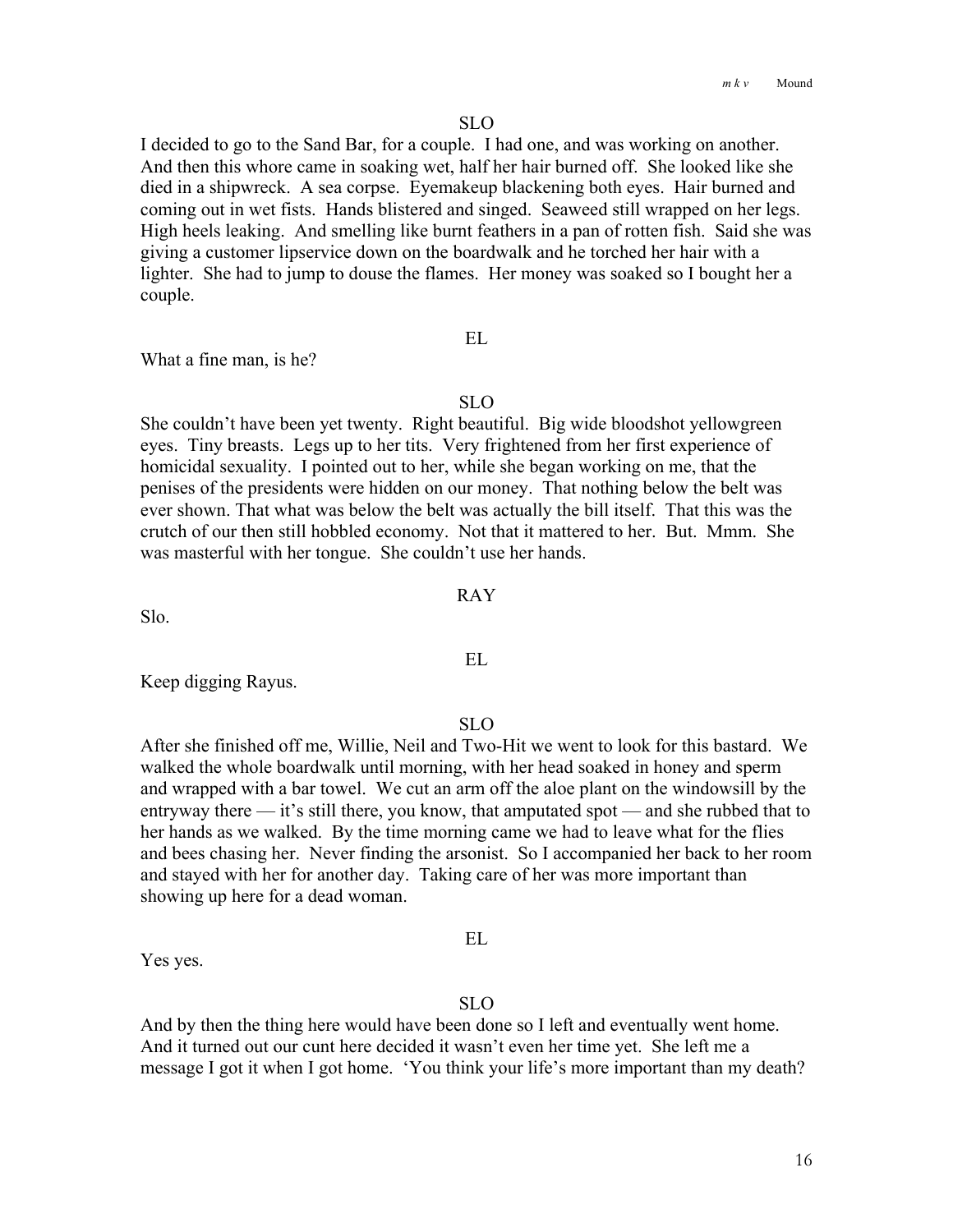SLO *(cont)*

You fucker. You die next.' So that's where I was Cy. Receiving bitter messages from beyond the grave.

And head as well.

That's right El.

So how's that Cy? How's that now?

**CY** 

Well at least I know now. It's good. At least he told me.

EL

That's right Cy. It's like I said. You'll never be sure why it matters.

CY

The truth is E you'll never know what I think.

EL

Think? Think Cy? Thinking *hurts* Cy. *Thinking* causes destruction. And you are afraid to think for that very reason. So don't suggest your thoughts are beyond me Cy. You use your mind like a kidnapper uses a blindfold. Just so's you really don't know who to blame. You're hoping someone comes and unties it, gets rid of it, and then you're free. Be ransomed. Unblinded. But that's not thinking Cy. That's a autohypnosis. That's all lungheavy godbabble. That's. That's a lot of shit, son. But it's not thinking manboy. It's anything but. It's taletelling for fairies like you. You and your goddamn goodnessinherent-in-the-world mania. You and your undefended heart. You being good just so's you can win the whole pot, steal it out from under everyone's nose. You good and greedy what you are. Your greed is your goodiness. You and your malicious good.

CY

I'm not stealing nothing E. But maybe I got something you lost.

EL

Well then shovel me right in with our illuminated emanating cunty corpse here. Shovel me right down to her. Plenty of dirty dirt to go on down. Room for one to five down here. Plenty for me and my tiny room.

CY

RAY *begins crying.*

E get out of there.

EL

SLO

EL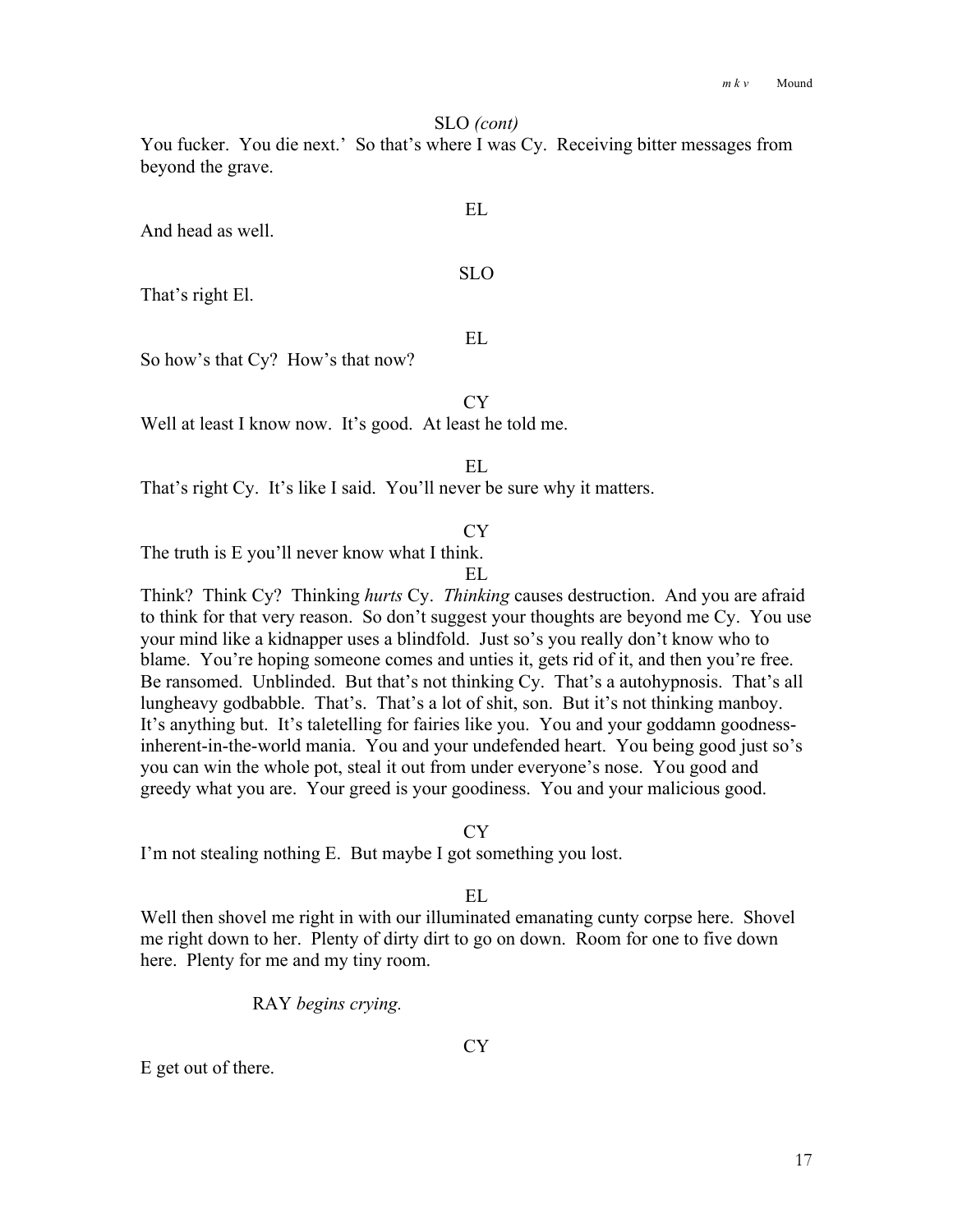EL

And while I'm here why don't I just make sure she's here, yes?

Leave it El. Don't.

Make sure I actually have some company here.

E.

EL You don't think so do you Cy? You think the box is full of nothing don't you? Let's see.

E stop.

EL You and your dungchewing emptiness. Well I'm sure that's exactly what's in this box.

Stop!

SLO No let him. Let him open her up. Letch yr daddy open her up. Let him see he's the only fucker really believes she's not down there. Let him. Letch yr daddy see. And then you can just leave him down there. 'Cause he'll not want be coming up. He'll not be coming up. That's as sure as night.

That's right Slo. The more you know.

## RAY

EL

## *Crying hysterically. Throwing dirt.*

You little fucking bastard! You little cocksucking fuck! It's you! You! You deserve to be down there, not her! You! You little prick! You *should* be down there! Good! Good! Stay down! Breathe dirt! Die!

#### EL

You throw worse than you shovel, Rayus.

## SLO

Go on El. See with your own eyes. You deserve it.

# EL

CY

CY

CY

CY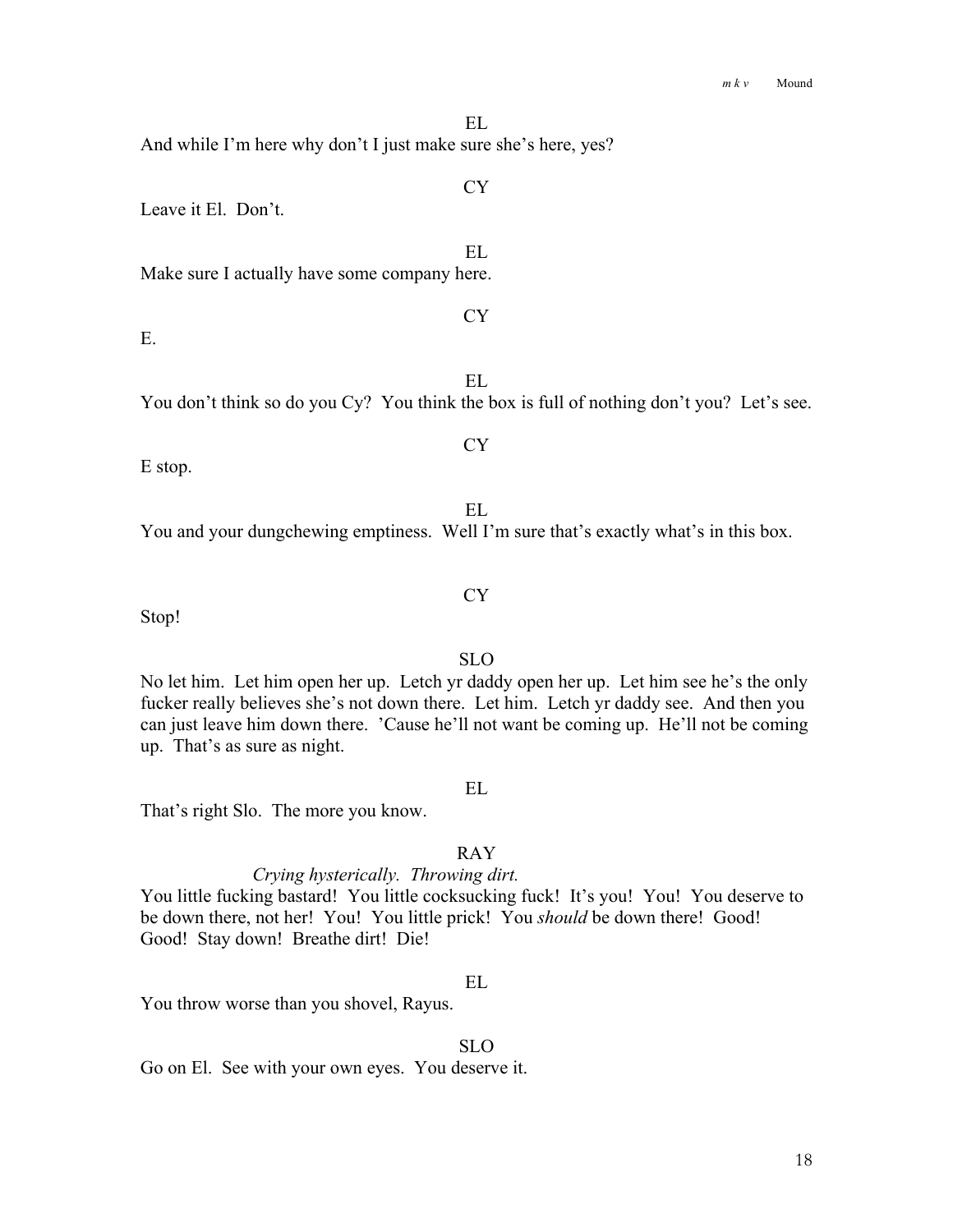EL

I do. You're right. I do. You've always been so. Good to me. Thank you.

*End of* EL.

# SLO

RAY

RAY

Well that's that. He doesn't even get a box. Throw his shovel down with him. We'll give Kolinsky's the cash. Say we're keeping one in memorium.

Whad he say when he screamed Slo?

SLO Ray I was here just like you. I didn't make it out.

Cy?

# CY Nothing. I don't think he made a word at all. Nothing. Just noise and then it ended. Did you see?

Me?

## Did you see what was inside? Was she?

RAY Cy you still think? No. I couldn't see. His head was in the way. And the tears.

I hope Sammy gets back. I hope she's enjoying the water.

*Digging.*

## CY

I don't know Slo. What am I supposed to do. Hate you now forever? Just because you made that mistake, way back then? I'd be angry at you from here on out, and then what? I'd lose the both of you in one day.

## CY

**CY** 

RAY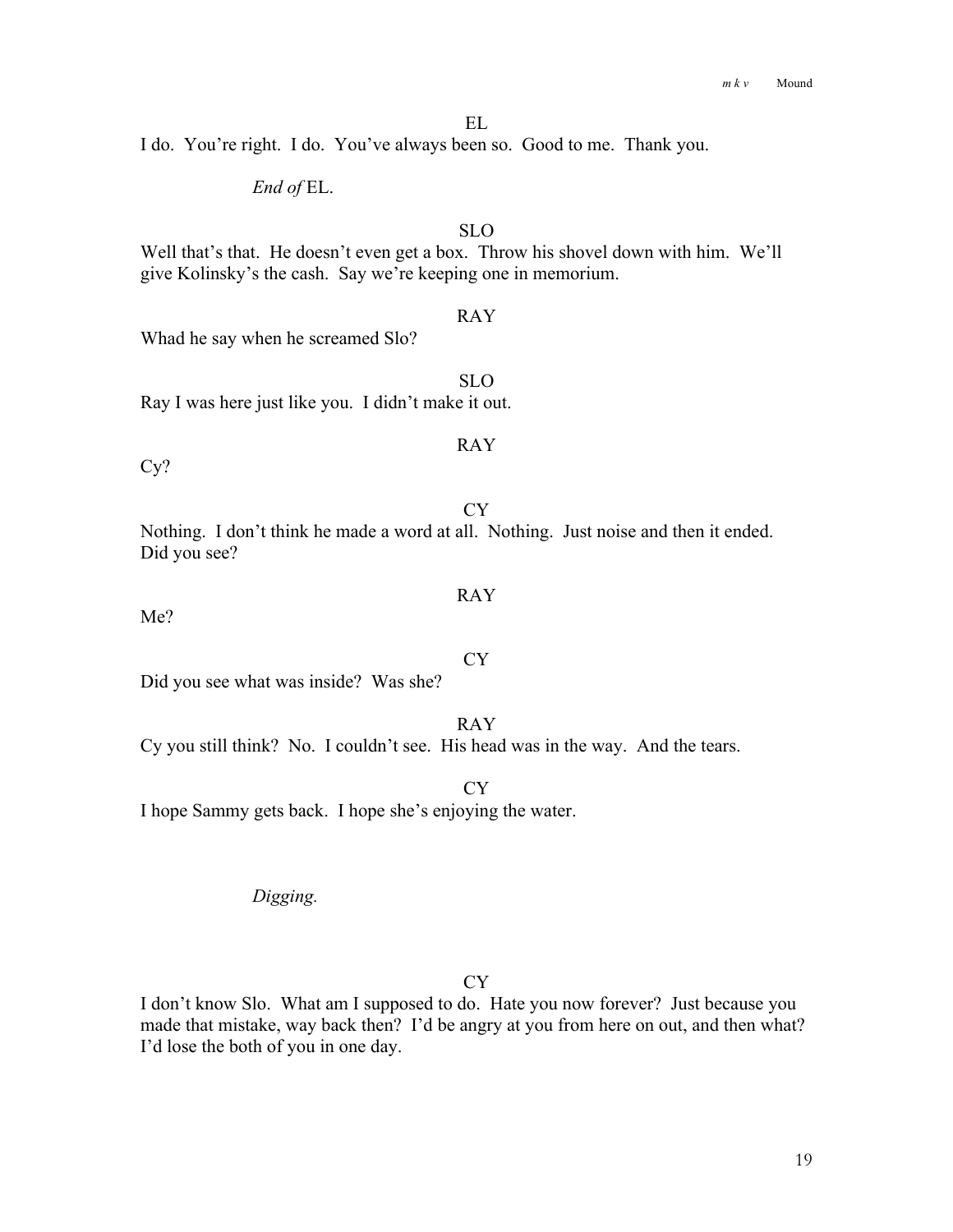### SLO

There's El down there now too Cy.

#### CY

Well. You know. I don't even miss him. In fact I'd rather it be him down there than her or you, if you want to know. I feel good about shovelin' him over. He's alwas so mad. So angered. All he did was make things unpleasant for all the rest us. I never saw really what he had be so mad for. That was two things she'd alwas talk to me about, when I fucked her. How you really was a good man. Really, Slo. And how El and him being so angered was because he was the saddest and scaredest of us all. Because she said when her and El fucked it was like he was trying to run away and destroy the entire world. Like he was trying to piledrive the planet into dust. Kill everything. She said she'd try to bring him some peace, try to bring him down, make the fucking slow and gentler. Make him remember it was a joyful thing. Look in his eyes. But if she did all that he'd fall out of her. Soften up right away.

#### SLO

That's when we'd hear him cry.

#### RAY

I once found him buttup with a funnel in his ass, trying to get the rain to run in.

## SLO

Whad you do Ray?

## RAY

I did what you'd do Slo. I kept real quiet and pissed in it from a distance. And our boy down there, he smiled.

*Digging.*

*The grave is full. A mound made.* SLO *plants the stick with the blank white paper on the top.*

*All impale their shovels in the ground, put their fedoras on the handle* 

*ends.* 

#### SLO

*Stands on the mound.*

Down there now.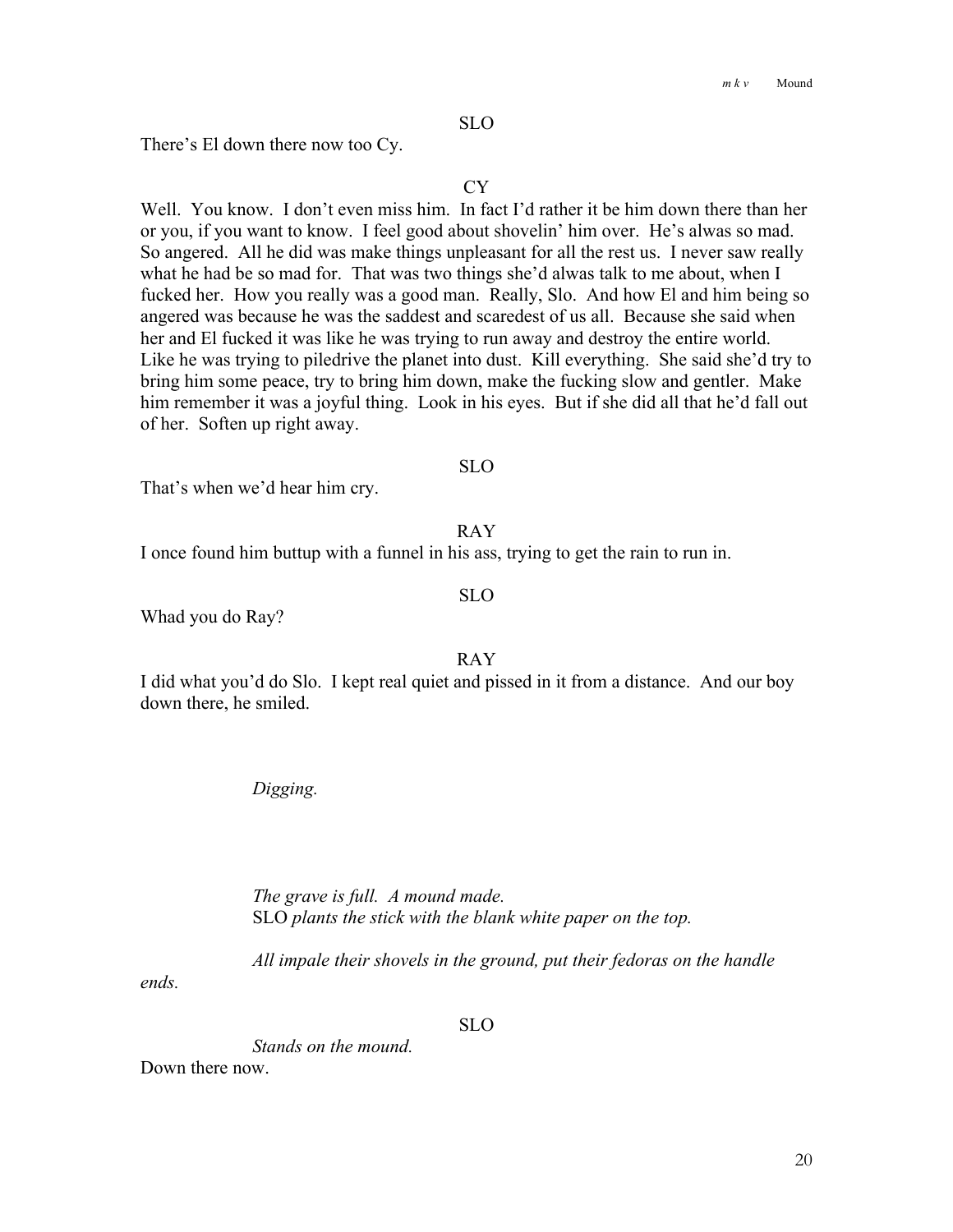## SLO *(cont)*

Down there now, in this good cunt of the ground. A place to be. Finally, a place. The world a body never ever to leave you again. No more the danger of space. You know boys? The bars of the earth close over you. Its arms and legs wrap you 'round. All the way home. You should have known her before she had all of you. Her pussy, lord. Her cunt was the sweetest looking hole I'd ever see my all lifelong. She'd part her black lips to show a bloodred fire like the everlasting furnace of the night. Fantastic. Cunthair like eternal sugar cane. So tough smooth and juicetasty. And she'd wrap tight on you and so heated and wet, those lips would swallow you and that fire draw and spark and run you through wild melt everything in its way, leave your mind a puddle of colors and reflections you never knew if you ever really thought or saw them or not. It was like puttin' your cock in a wet warm fivehundred volt socket with her pretty eyes at the top. My god her pussy. Sweet lord. It was night then it was day and then again. We never knew which. Fucking hell I don't know how we didn't starve. Sweet holy jesus' cunt. Her pussy changed, though, after each of you passed through. A little less well defined. A kind of fifteenth round beauty. But still. You all know. It was an aesthetic wonder. An untongued mouth whose silence made us hard. Our cock tongues. The torn coin of a slave meeting its twin and purchasing freedom. We fed that mouth back the word it could only speak in dreams. Physical wor*d*ah. The word only it could have thought. We became the living word, moving in that mouth. And it the mouth, shaping, speaking us. As one flesh we spoke, fucking. All of us. Fucking her finally the thought of the body, and the speech of the body, were one. One. And that's what prayer is, boys. That's what prayer is. You boys. So lucky. Not orphaned like me. So you could know her. Know your home. Fuck her. Taste her. Be with her. Have her. A very right blessèd group of boys you are. Very right blest.

Right very.

CY

#### RAY

Right very.

#### SLO

## Amen.

And so. This is no unhappy occasion. This no hour of devastation, nor of loss. As, fucking her, we became the living word of her body, and she, being fucked, became the living voice of our word, she, now, is become, the living word of this silent ground. And as our bodies found speech in our fucking, now the ground, being fucked, has found its voice, the voice it too could only dream.

RAY *begins to doze standing up, a fist around his shovel handle.* And this voice is her body. That *c*ockah, is her body. The greater cunt has swallowed our lesser, but not lessene*d*ah, cunt. And now, no matter where we are, we'll know. We'll know. We'll know, no matter where we are, in our times of greatest despair, of most profound loneliness, —because they will come; it will arrive— we need not be lonely any more. We'll know. We'll know, in the moments of our darkest need, in our most farchased and bitter exile, —for we shall need, and we shall find ourselves, in an instant,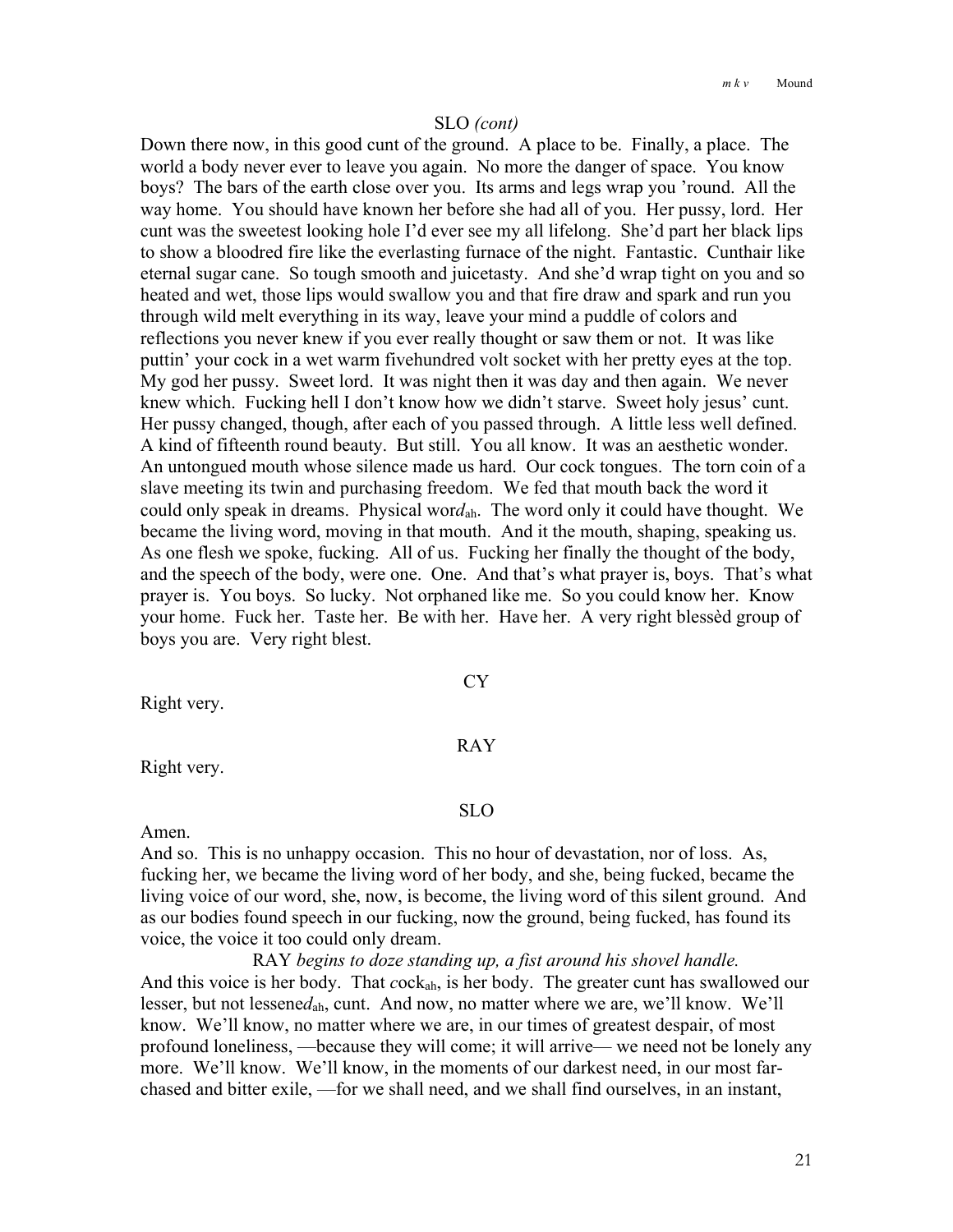## SLO *(cont)*

without warning, far, far from home— we'll know, we need not be exiled any longer. No more. No more no more. For the means of our return, our redress, our salvage, are now at hand. No more no more. For the means of our succor and sustenance, our relief and release, our soothing, our everpresent sanctuary, is here. We'll know. We'll know, in those times, wherever we might find ourselves, we can go, we can kneel, we can get down on bended knees, offer our sadness to the open air, press our hands to the earth, stick our cocks in the ground and, once again, come!,

SLO *falls to his knees, pulls out his prick and holds it with one hand* be right at home!

SLO *penetrates the mound, beckons the others.*

RAY *is pushed awake, wordlessly instructed. All pull out their pricks, mount & penetrate the mound.*

*Humping.*

## RAY

Halleluyah!

## CY

Dayenu!

SLO

Amen. Amen. We have not lost. We have not lost. We've gained. We have gained. A pussy the size of the world.

Fucking mother earth!

*Laughter.*

Ah. It is good to laugh. It is.

*Mound fucking and laughter.*

Easier with him gone.

RAY

CY

Sammy?

RAY

SLO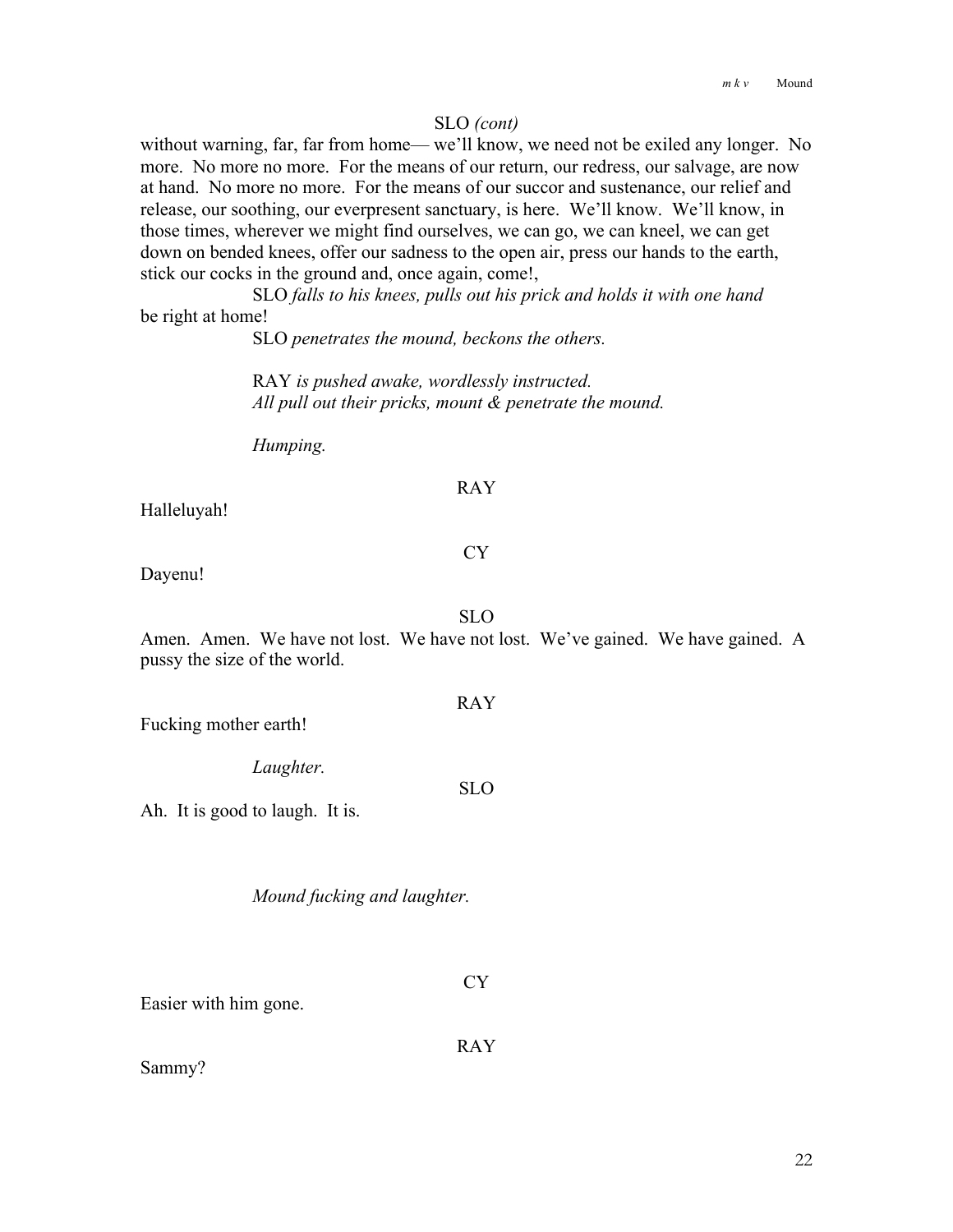23

CY

No Ray. *Him*.

*They all come, noisily, holding each other's hands, and finish. They help* SLO *up. All wipe off, zip up, rehat, patting* SLO *in congratulations for his eulogy.*

*Dusting off, preparing to leave.*

Hey Ray.

A.

You ever fuck a girl under 10?

RAY

CY

RAY

CY

Sure. Two of 'em. Not at once, but yeah. I think one of 'em must have been closer to five. I didn't like it that much, the younger one. It was kinda like tryin' to write your name on a wall with your prick, no hands. Just felt like too much effort and not enough in return.

CY

She cry?

RAY

No. She stared. And made funny shapes with her hands.

American Sign Language.

## RAY

You know Cy it probably was. Her mom was deaf and probably was just supplementing her disability check.

CY

RAY

Couldn't hear the little hole scream.

Even if she did.

CY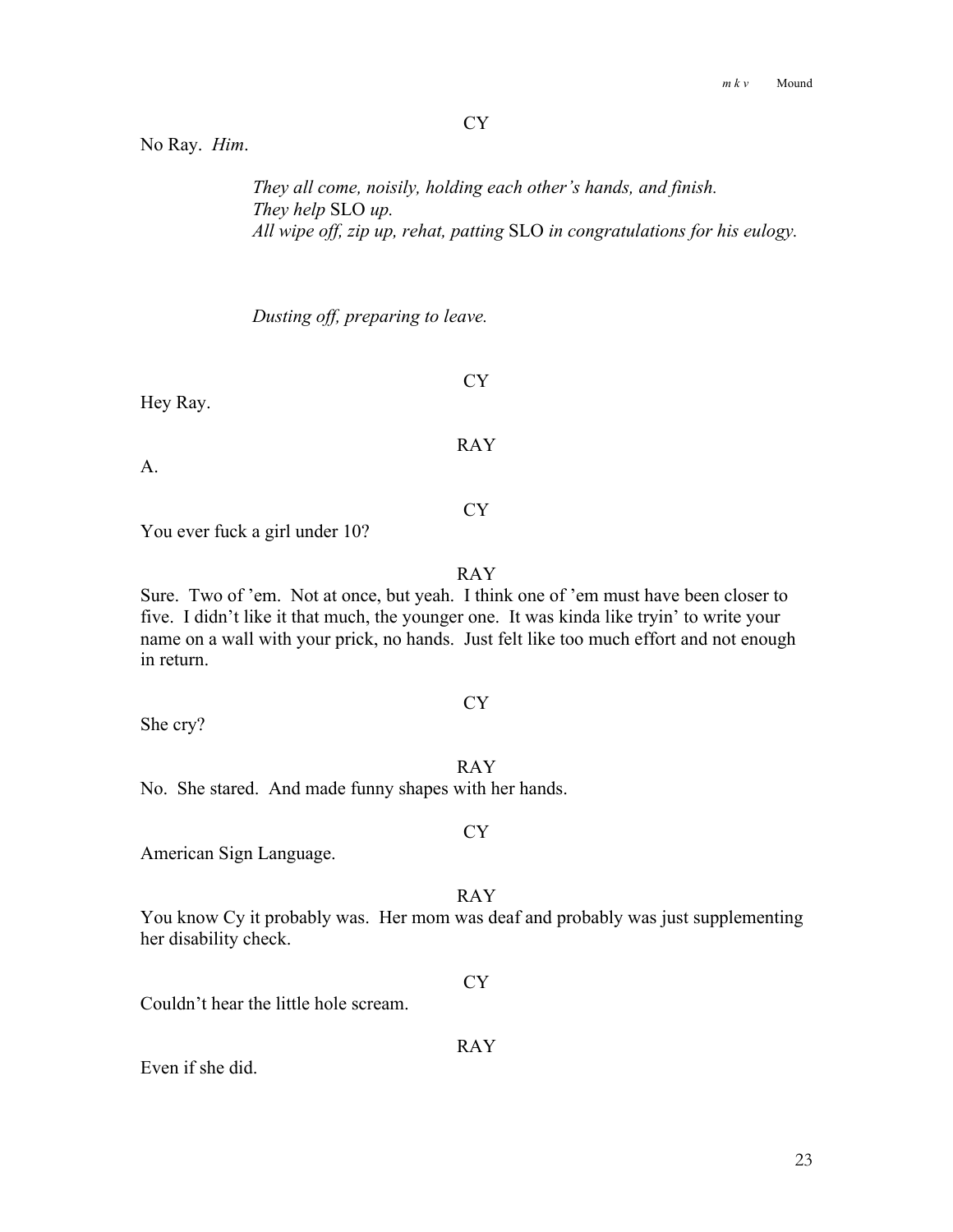#### CY

I once did a four year old. It was like jerking off with two prosthetic hands. I liked it. I remember clearly the impulse to just throw her away after, you know, just toss her like a basketball. I had to force myself to *place* her down. She made a sound like baby birds in a nest.

## RAY

Nothing matched our girl here.

## CY

No. Nothing. Never will, no doubt.

SLO

Somethin' 'll grow here on her. Somethin' will. Even with a dead pussy she'll keep bearing. Somethin' 'll grow. You'll see. Somethin' 'll live.

> *They stand around the mound, watching it. Long.*

SLO *spits massively on the mound.*

SLO*,* RAY *and* CY *silently exit s.l., without looking back, shovels over their shoulders,* CY *carrying the extra one, trailing slightly behind.*

CY *stops and lets the others move on without him. He turns around and walks back to the mound, looks down at it for a little. Then he leans down, shovels balanced over a shoulder, scoops up a handful of dirt and eats it, chewing and watching the mound. Having finished the dirt he reaches to the stick and paper, pulls the paper off the stick, puts it in his mouth and eats this too, chewing and watching the mound.*

*Having finished the paper he kicks the mound, once, forcefully, and turns and exits, s.l.*

*The stadium lights are thrown off, with the same lever-sound of mechanical enormity, authority.*

*Darkness & silence and the Dirteater.*

*The TV light is clicked on, s.r. Plays without sound.*

CY *enters, s.l.*

*He walks to mound. Stands on it. He undoes his belt, pulls down his pants and underwear, squats down, and with copious gas, shits a baseball.*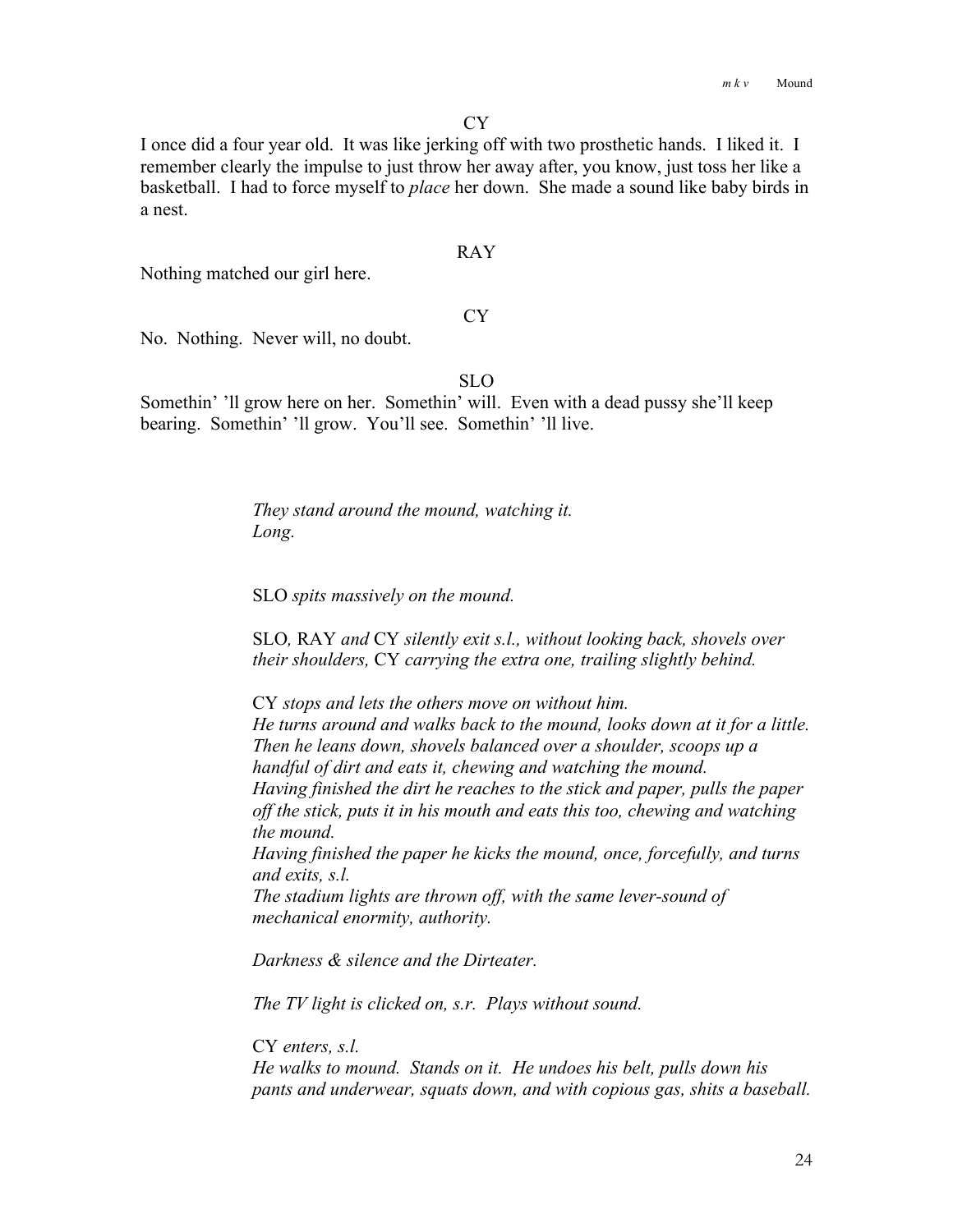*Leaves it where it falls.*

*From his shirt pocket he takes out a piece of white paper, wipes himself with it, and, with his pants still down around his ankles, attaches this to the stick on the mound. He pulls up his underwear and pants, tucks in his shirt, redoes his belt. As he zips his fly he is sucked up into the sky and disappears.*

*The TV light clicks off.*

*Darkness & silence and the Dirteater.*

*O.s.r. low light clicks on. The Two Uniformed head-bulbed Women enter, s.r. Their head-bulbs the only light source. They pantomime carrying a body, dragging it to the mound, tossing it heavily into a grave, make the gesture of washing their hands of it, and turn and exit, s.r. O.s.r. their head-bulb lights click off.*

*Darkness & silence and the Dirteater.*

### SAMMY *enters, s.l.*

*He still wears his suit, tie pulled loose, hatless hair disheveled. He's carrying a small pillow in a white pillowcase under one arm. He walks slow, head down, hands in his jacket pockets, with sharp sudden glances around, as if expecting attack. He arrives at the mound, the foot of it, d.s. He tosses the pillow on it. He sits on the mound, knees hugged in, facing House. He feels the dirt with his hands. He takes off his shoes and socks, puts his socks in his shoes, his shoes neatly to one side. He kneads his toes into the dirt. His paranoia seems to subside. He takes a white candle and book matches out of his suit's inside breast pocket. He lights the candle and plants it in the dirt on the top of the mound, twisting around behind himself to plant it. He puts the spent match and the matchbook back in his inside pocket. The candle now the only light source. He lies back and reclines on his right elbow, on the pillow, lying beside the burning candle, gazing at it. He unzips his fly, pulls out his penis and with handfuls of dirt strokes himself onehanded, gazing at the candle. He brings the head of his penis as close to the candle as possible, stroking himself, flinching when it gets too hot, then starting over. Seducing and chastising wordsounds from his mouth.*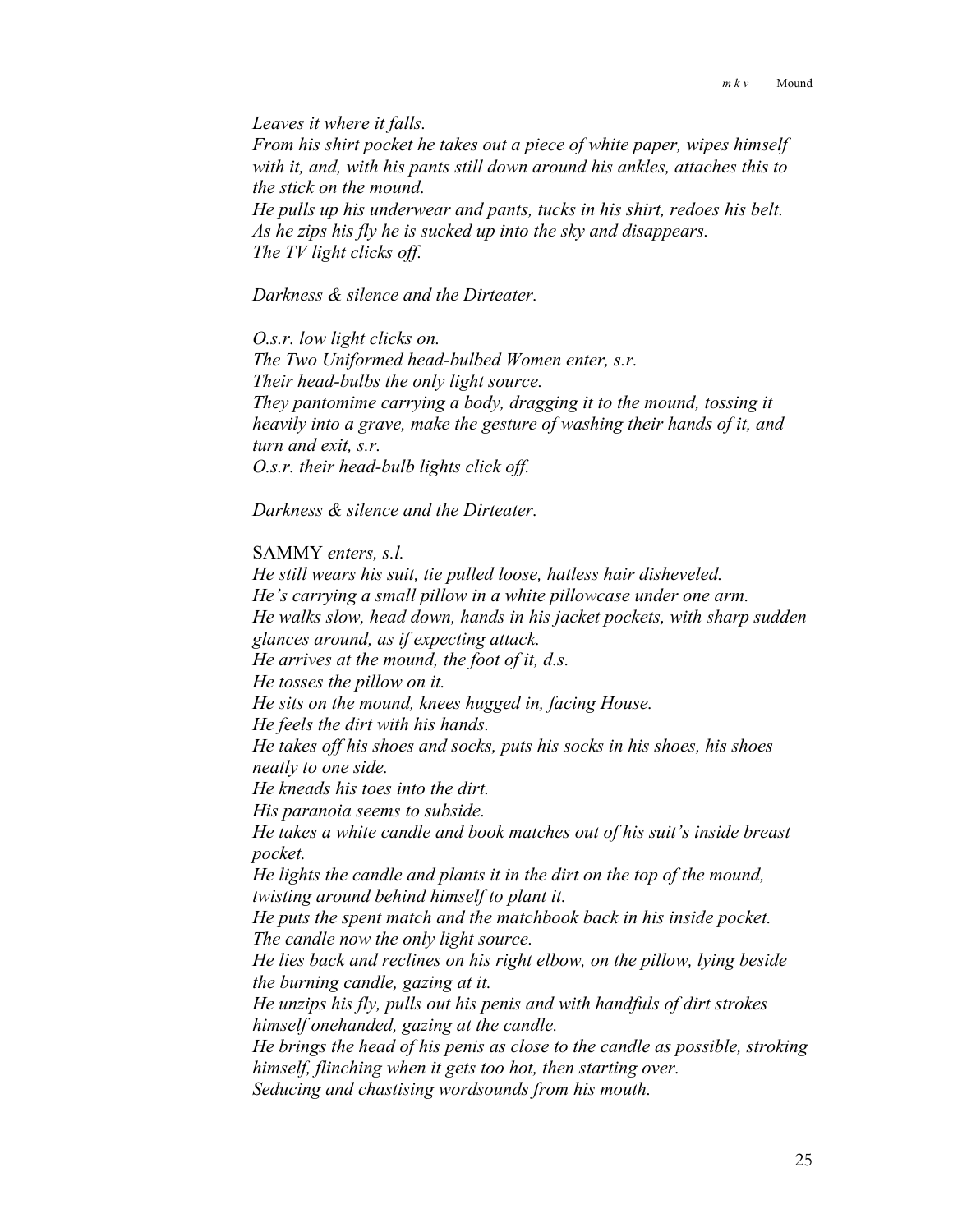*He is in no rush.*

*The Dirteater moves, making a sound.* SAMMY *immediately stops his stroking and sits up, peering around. As he does he sees the baseball, and grabs it impulsively. Still sitting, holding the baseball he puts his penis back in his pants, zips up. He draws the ball back, prepared to throw it.*

#### SAMMY

### Yeah?

*He scrambles to his feet, on top the mound, and stands ready to throw, searching the dark.*

I said: Yeah?

*The Dirteater appears at the foot of the mound, and picks up the candle, illuminating his masked face.* SAMMY *whirls around, prepared to strike with the ball.*

## Aaaaahhhh!

*Stamping* AaaaaaAaaaaaAaaaaaAaaaaaAaaaaah!

*The Dirteater doesn't flinch.*

## Promising.

SAMMY *picks up the pillow, puts it under his arm. He puts the arm holding the ball over the Dirteater's shoulders, and walks him d.l. to the spot — an earthy stain in the grass — where the excavated dirt had been prior to the burial. He turns the Dirteater around, takes the candle from his hands gently, plants the candle in the ground. He places the Dirteater's left hand in the pillow case, pounds it with the ball like a mitt a couple of times. Wordlessly pushing he instructs him to squat, behind the candle and in front of the Other Hole.* SAMMY *goes back to the mound, mounts it, rubs the ball up with dirt, peers in at the Dirteater. The ball is up by his face. Its odor takes his attention. He sniffs the ball. Takes in the smell. He winds up and lobs a soft pitch at him who's now become his catcher. The Dirteater catches the ball in the pillow, throws it back. Same thing again. And again.*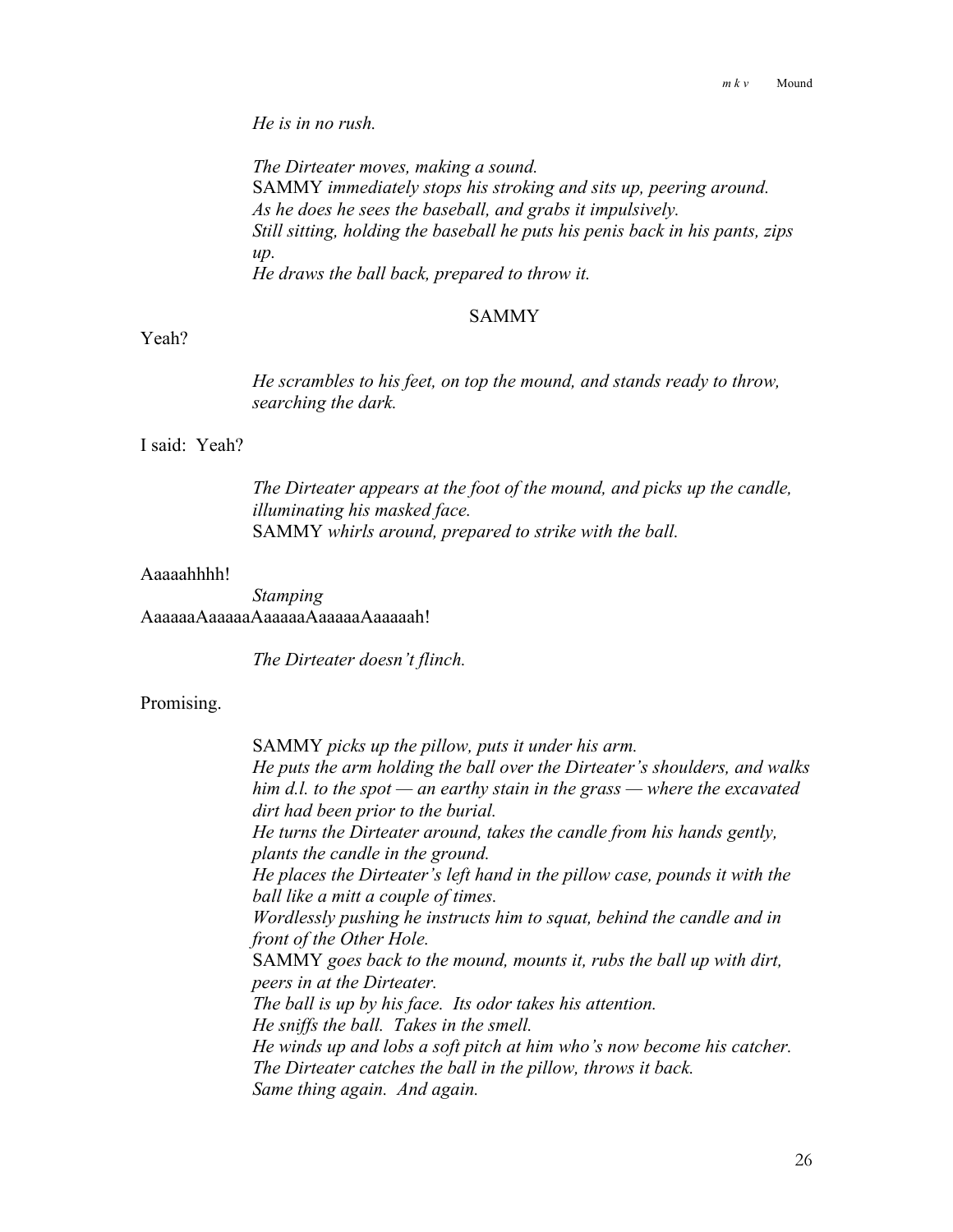*The pitches get more strong, and the Dirteater's technique gets better and better, catching and throwing.*

## SAMMY

*Pitching and catching.*

Save me some.

Y'know?

Save me some. That's what I would have asked.

Save me some while I stood sideways to let you all through, let all you pass.

Y'know?

Before I ever even got there, before I can even get there, have a thought of me, y'know, one small thought. Save me some.

Because I would have. That's what's allus been my problem.

Because I would have.

Because I think I would have, but would I have? Ever?

If it was you I would. No problem.

If it was any other person, any other person off the street, pulled arm-first out of any room, off any bus. Any one of any person of any place, and instinct would have. I believe it would.

Not even me. Instinct. Me without the name. The hand inside my glove.

We're gonna get you a glove.

But them?

Would I?

For them?

As Sammy?

You Sammy, you Sammy, what would he do?

You Sammy.

You Sammy with the toe, and the lollipop, and the way behind the fence, and the looking inside secret boxes and even more secret trees. You Sammy with the car with crooked teeth. You Sammy with the house that no one knows. No one believes.

You Sammy.

That's all of it.

That's the whole thing, see.

My mother — she says that when she speaks to me.

You Sammy.

That's her way in.

When we fuck, me and her, she says that in my ear.

But that's not what I mean. It's.

She tells me, when we're fucking, that I'm really the best of all her boys. Because I do one thing, one thing that they don't do, which makes me, for her, in her eyes, better. Better, y'know, in a soulful way, a way she means meaning heart or feeling or what's good not often in others, in people, in how they are, who they are, in really who they are when all the skin melts away. Better-than in flavor, I guess, y'know, better-than in some way you can't see but you can taste.

Not better because of what I *do*, or how I *look*, or any of their things.

Things in the world outside. No-oh. Never.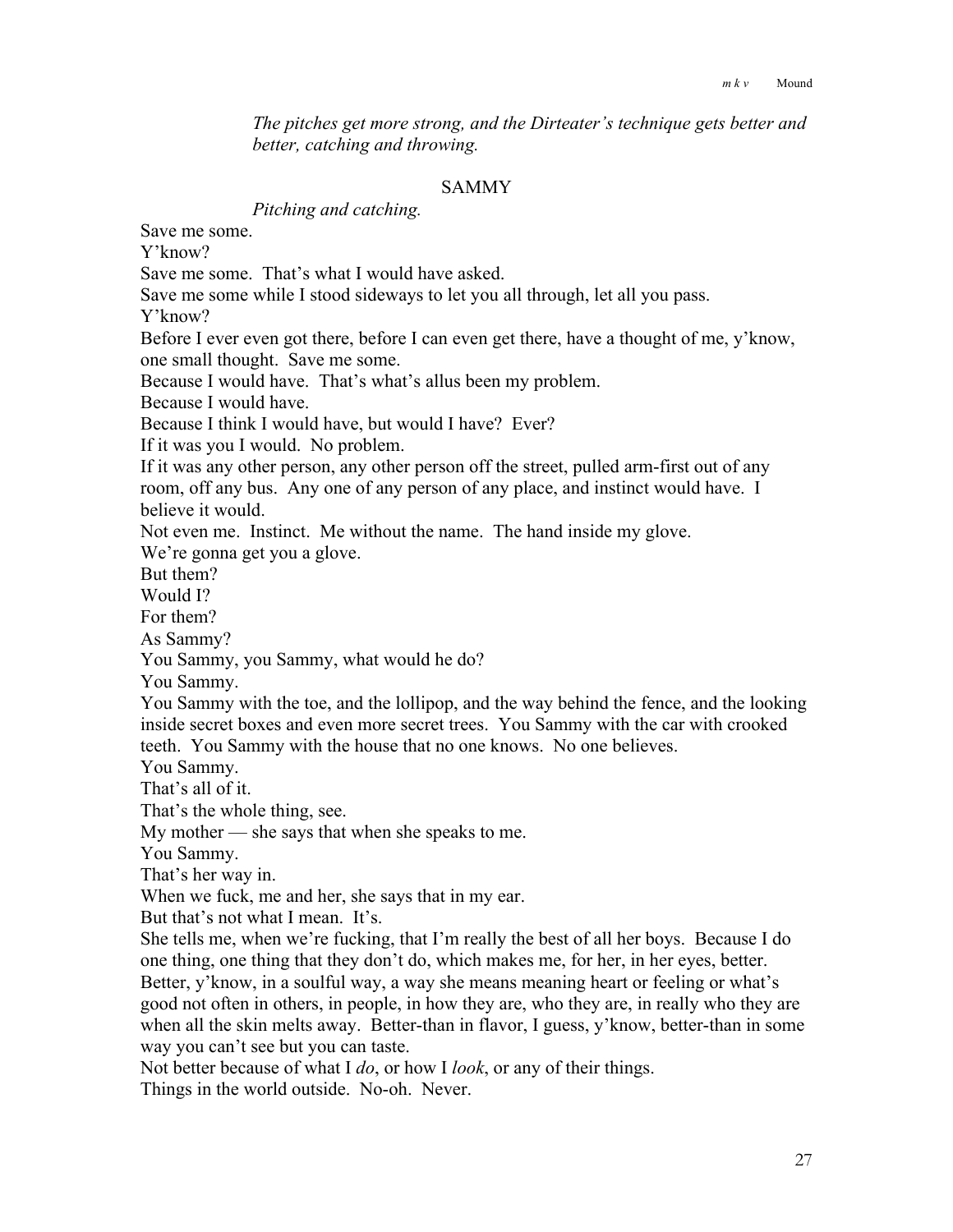## SAMMY *(cont)*

She tells me I'm better because of who I am *for* her, *with* her. Which really is my instinct she's really commenting on, which really is what makes a man really who he is. Who he is when he's not who he is, y'know.

I say Mom.

When we fuck.

I say Mom, in her ear. All over her, really. I say it over and over.

It comes from a place I have no say in. I can't stop it. It just comes.

Always did, from the very first time we were together.

Even while I'm getting off, y'know.

Mom.

It's like eating by talking.

That's why she says you Sammy's the best of her boys.

Because none of the other's — not one — call her Mom when they're fucking.

Because me calling her Mom means I really *recognize* her when I am with her, fucking her.

And that, she says, you Sammy, is evidence of a man who's realized the treasure of having been born.

> *The Dirteater drops the ball. He makes no move to pick it up.* SAMMY's *voice begins a gentle coax and crescendos to a pitch of violent hysteria.*

## SAMMY

Pick it up. Pick it up. Pick it up. Pick it up. Pick it up. Pick it up. Pick it up. Pick it up. PICK IT UP. PICK IT UP! PICK IT UP! PICK IT UP!

PICK IT UP PICK IT UP PICK IT UP PICK IT UP PICK IT UP PICK IT UP PICK IT UP!!

> *Exhausted,* SAMMY *walks to the Dirteater, who has not flinched, and picks up the ball. Puts it in his pillow, holds it there.*

## SAMMY

Promising.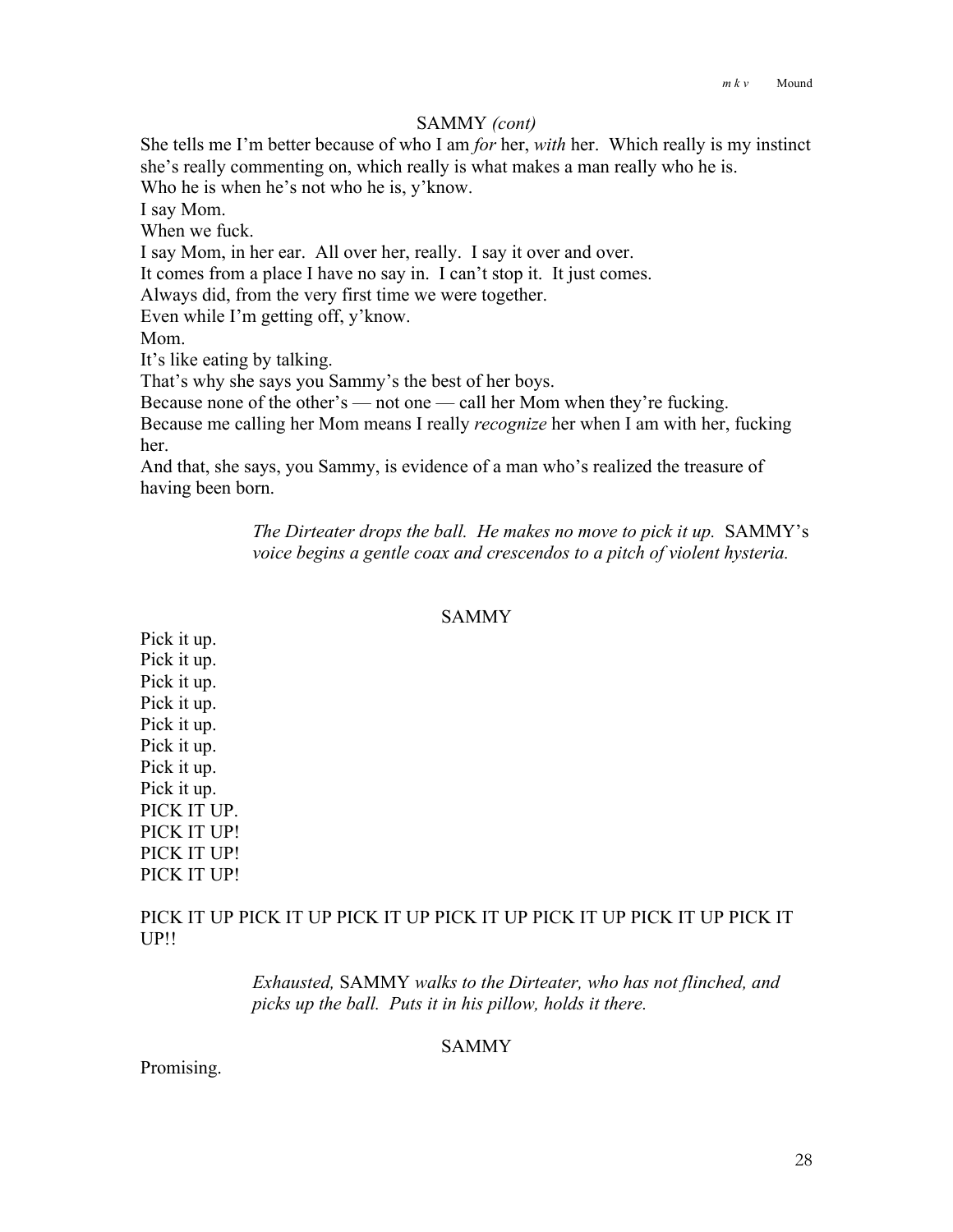SAMMY *walks back to the mound, the Dirteater tosses him the ball. Pitching and catching resumes.*

## SAMMY

I wish she *was* fucking dead. The cunt. Really? Really you do? Really? Really. Made me drive her around for six hours just to take in the air out here. "The sea air." Take in the air. Like a goddamn vacuum. Bitch. Her little pretend death like I'm on vacation? We're parked at the bluffs she's sucking my cock when I have a life to get back to? When I want to go home? The old bag! Sorry. Sorry. I forgot you had no glove. Y'know you'd think if you hated someone enough, if they've drunk your jism enough times it would kill them. Not my mother. I'm a canteen in her desert. Presently, I've got no life to get back to. That's what true. Presently. That's why I came hard. Sorry. But still I got to get back home. When I bury her I'll dig up the treasure of having been born, finally. And I'm not gonna save them some. It's pretty obvious. I won't. I really really won't. Her Ray and Slo din't save me a motherfucking bone. El and Cy already gone back to the city without even offering me a motherfucking ride. They drove me here! Lab rats. I won't. In the old days I used to love being at the house out here. There were so many places to not be found. I can't sleep there tonight.

But I thought I'd be alone here.

SAMMY *catches the return toss, stands and looks at the Dirteater. A thought changes him.*  SAMMY *puts the ball on the mound and walks to the Dirteater. He pulls him up to standing, takes the pillow off his hand, drops it on the ground, looks down at him, hands resting on his shoulders, gazing at him.* SAMMY *kneels down. He looks up at the Dirteater. He puts one arm around his waist, puts his other hand under the Dirteater's scrotum, pulls the Dirteater to him.*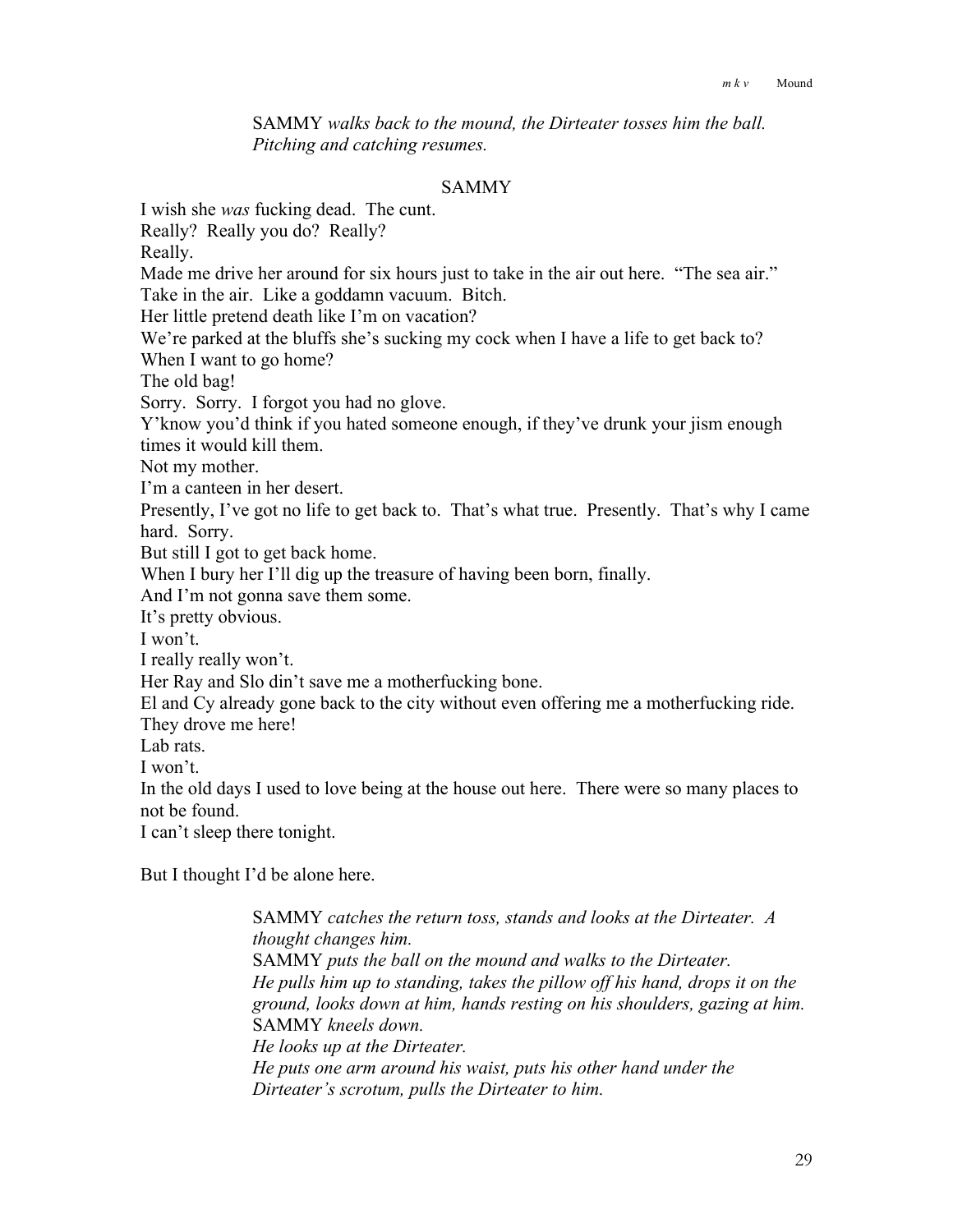*He draws his face close, about to take him in his mouth. He looks up at the Dirteater again.*

## SAMMY

Circumcised.

SAMMY *bends the Dirteater backwards over one knee and dangles him over the Other Hole, a hand on his throat. Terrorizing him.* SAMMY *draws the Dirteater back from the hole, stands him back on his feet.*  SAMMY *stands, takes up the candle, takes up the pillow, and walks back to the mound. He replants the candle, lies down on the mound and pillow again, reclining on his right arm, his back towards the Dirteater. He pulls out his penis again, and begins his onehanded stroking of himself, with handfuls of dirt, bringing his penis' head as close to the fire as he can. Seducing and chastising wordsounds from his mouth. The Dirteater doesn't move, remains standing.* SAMMY *continues his industry. After a while he falls asleep, achieving nothing.*

SAMMY *sleeps. The Dirteater stands.*

*As is.*

*Behind* SAMMY *the head of a shovel begins to urge its way out from inside the mound. Pushing, striving, pressing, turning. It penetrates into the air, continues to move vertically, until the entire pole is protruding up from the mound, behind* SAMMY*, who sleeps. The shovelhead turns right and left, peers around like a periscope, is satisfied, and then is slowly withdrawn, back down into the mound.*

SAMMY *sleeps. The Dirteater stands.*

*As is.*

*The candle burns, near* SAMMY*'s crotch.*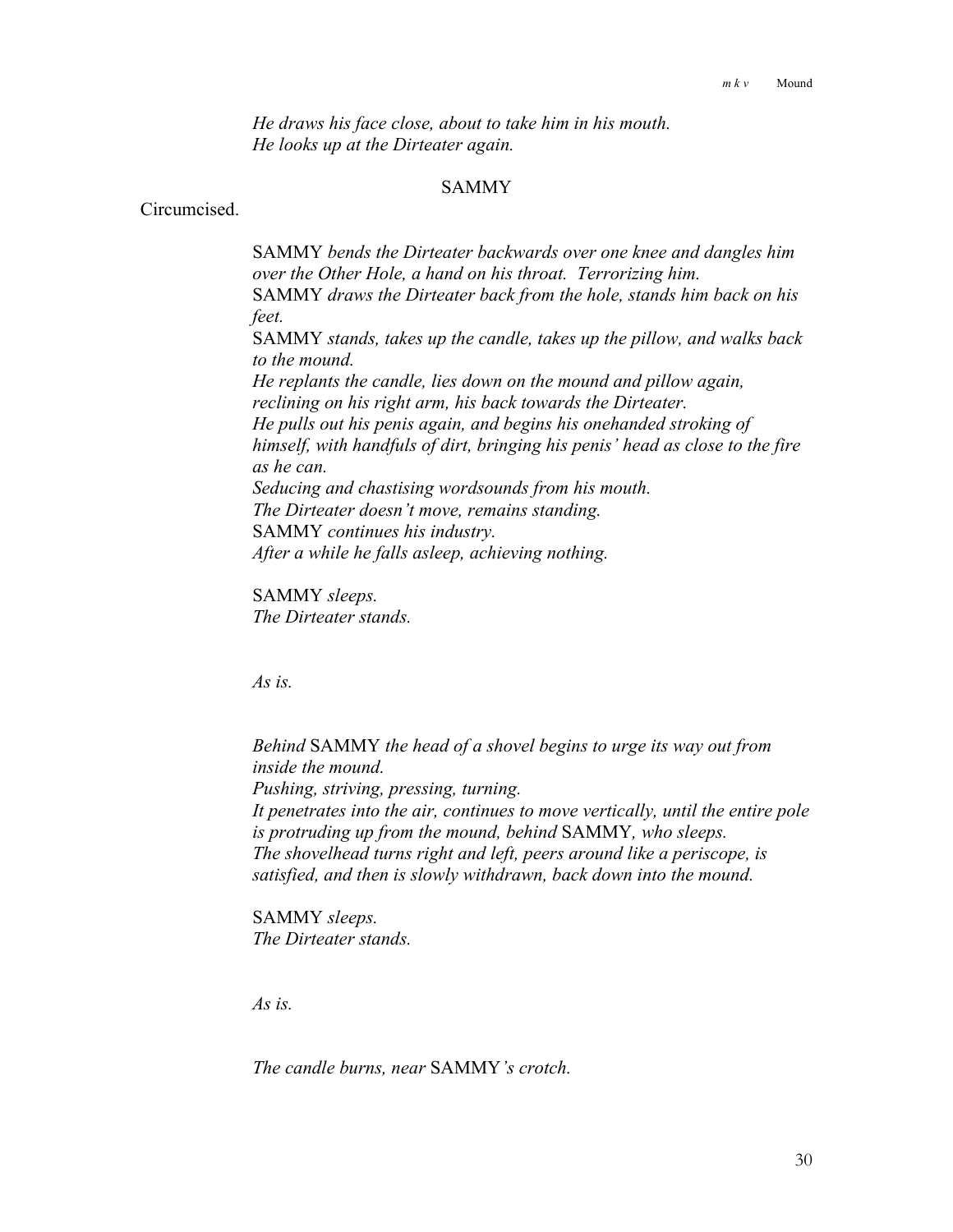*The dirt beneath the candle begins to move, swelling. The candle tips over, goes out. A face presses up out of the dirt, a face using its face to exhume itself. Vertical ascension, neck, shoulders, arms down by its sides.* THE WOMAN IN THE TORN SUMMER DRESS. *After enormous effort, she finally wriggles free of the mound.*

SAMMY *sleeps. The Dirteater stands.*

*On her knees,* THE WOMAN IN THE TORN SUMMER DRESS *reaches an arm down into the hole she's left behind, all the way to her shoulder. She hauls up an arm attached to a body, helping it out of the mound. It is* EL. *He wears his suit and fedora, and is barefoot. She and* EL *never look at one another. Once* EL *is out of the mound, on his knees he reaches down into the hole he's left behind, and pulls a lit candle out of the mound. They are both filthy. On their knees with their hands they rebury some of the dirt they displaced. From their candle they relight* SAMMY*'s.* EL *and* THE WOMAN IN THE TORN SUMMER DRESS *stand up. She and* EL*, using both candles to see, gently brush the dirt off one another's face, out of each other's eyes, mouth, ears and nose. They replant* SAMMY*'s candle, near his crotch.* EL *and* THE WOMAN IN THE TORN SUMMER DRESS *walk, carrying their lit candle, u.s.l., to the far u.l. corner of the stage. They turn around, face diagonally in towards c.s., and kneel down on the grass, candle planted in the ground before them. They wait.*

SAMMY *sleeps, his candle burning. The Dirteater stands.*

*The dirt under* SAMMY*'s candle moves again, the candle tips over again, goes out.*

*O.s.r. the TV light is clicked on. Plays without sound.*

*A hand emerges from the mound, where the candle stood. The hand sniffs the air, peers around like a periscope. Sees what it wants. The hand reaches and grabs* SAMMY*'s cock, and begins to pull it down into the mound.* SAMMY *stirs, but doesn't wake. Seducing and chastising sleep-wordsounds from his mouth. The pulling continues.*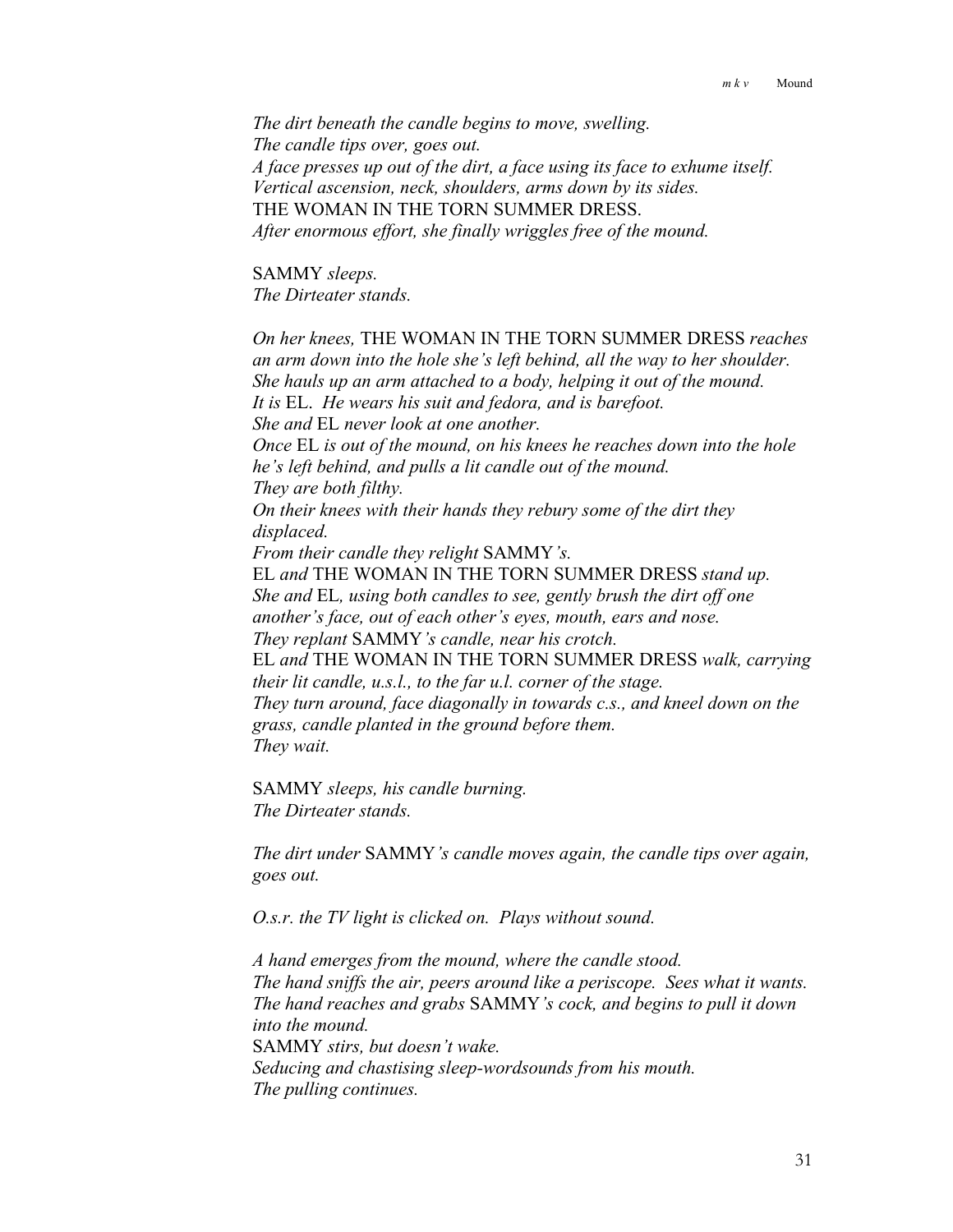*The hand pulls him so hard he is pulled belly-down, on the mound. He wakes, and begins bellowing, flailing arms and legs, trying to pull himself out of the grip of the hand. The bellowing comes in waves of cries and silences; it is a humping* 

*rhythm and movement that is made, with alternating sounds of agony and sweet pleasure.* 

*The TV light clicks off and* SAMMY *abruptly stops, going limp. He breathes heavily. A while. He gets up on his knees and in a clumsy hurry pulls off his pants and underwear. He gets on all fours and begins to dig like a dog with his hands.*

### SAMMY

Mother? Mother? Mother!

> *Going head first,* SAMMY *eventually disappears into the mound, the word "Mother" accompanying him as he goes down. When only his legs remain to be seen, they straighten, twitch, and their movement stops.*

*As is.*

THE WOMAN IN THE TORN SUMMER DRESS *and* EL *stand. The Dirteater gets down on all fours, and resumes foraging.*

THE WOMAN IN THE TORN SUMMER DRESS *and* EL *walk to the mound.*

*She carries the lit candle, and plants it at the foot of the mound. She lights* SAMMY*'s extinguished candle and gives it to the Dirteater, who now uses it for light to forage by. She and* EL *never look at one another.* 

EL

*Neatly folding* SAMMY*'s abandoned pants and underwear, placing them on top of the shoes.*

Do you like fish?

### THE WOMAN IN THE TORN SUMMER DRESS

*Tidying up the dirt around the mound, around the legs, filling in holes as best she can.*

Yes, I love fish.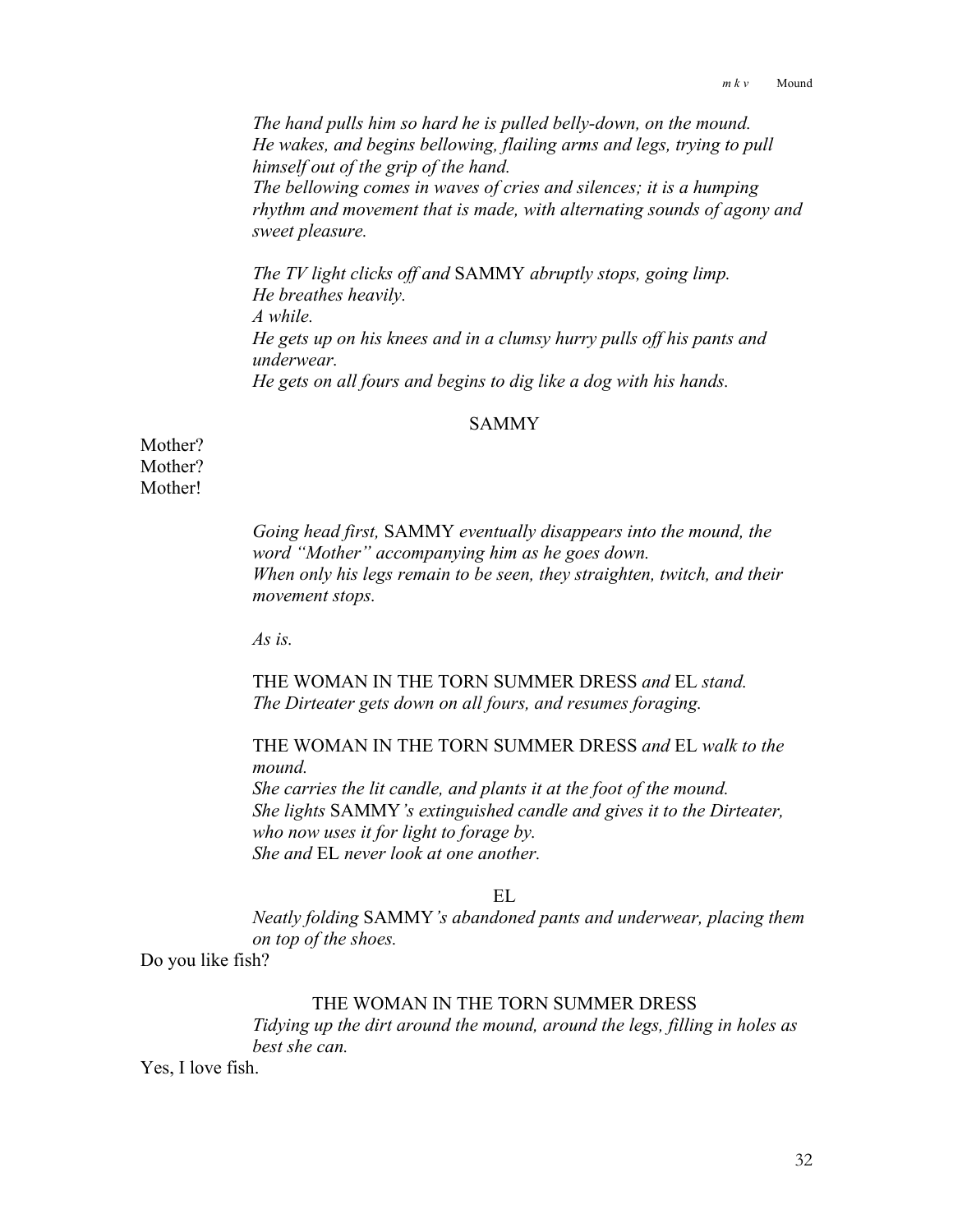EL

*Refixing the stick with the shit-smeared paper.* Do you like feet?

## THE WOMAN IN THE TORN SUMMER DRESS *Placing the baseball on the pillow, on top of the mound.*

Depends whose. Why, are you cooking?

EL

*Standing, brushing off his hands.* Fish foot for two, al fresco.

## THE WOMAN IN THE TORN SUMMER DRESS

*Contemplating the placement of everything. Laughing.* Al Fresco! That was the name of the boy who gave me my first kiss!

*They both laugh, looking at the mound and legs.*

*After the laughing subsides, they train their gazes skyward. Looking up for a while, searching and seeing. Their hands search each other out, timidly, and join, while they gaze up. As their gazes return to the mound, their hands part.*

EL

I was hoping for rain.

THE WOMAN IN THE TORN SUMMER DRESS Let's eat if we're going to eat.

> *They sit on each side of the mound, she s.l., he s.r., backs on an angle towards one another. With extremely guilty faces, and frightened deeply of being caught, without looking they each slowly reach down, take a pinch of dirt, raise it and put it in their mouths. They chew.*

*O.s.l. a branch breaks. All three hear it, and freeze, looking s.l.: after a heartbeat, the two dive and blow out their candle, and the Dirteater blows out his, all simultaneously. The stadium lights are thrown on, with a lever sound of mechanical enormity, authority. The three are frozen in place, staring wild-eyed s.l., in terror.*